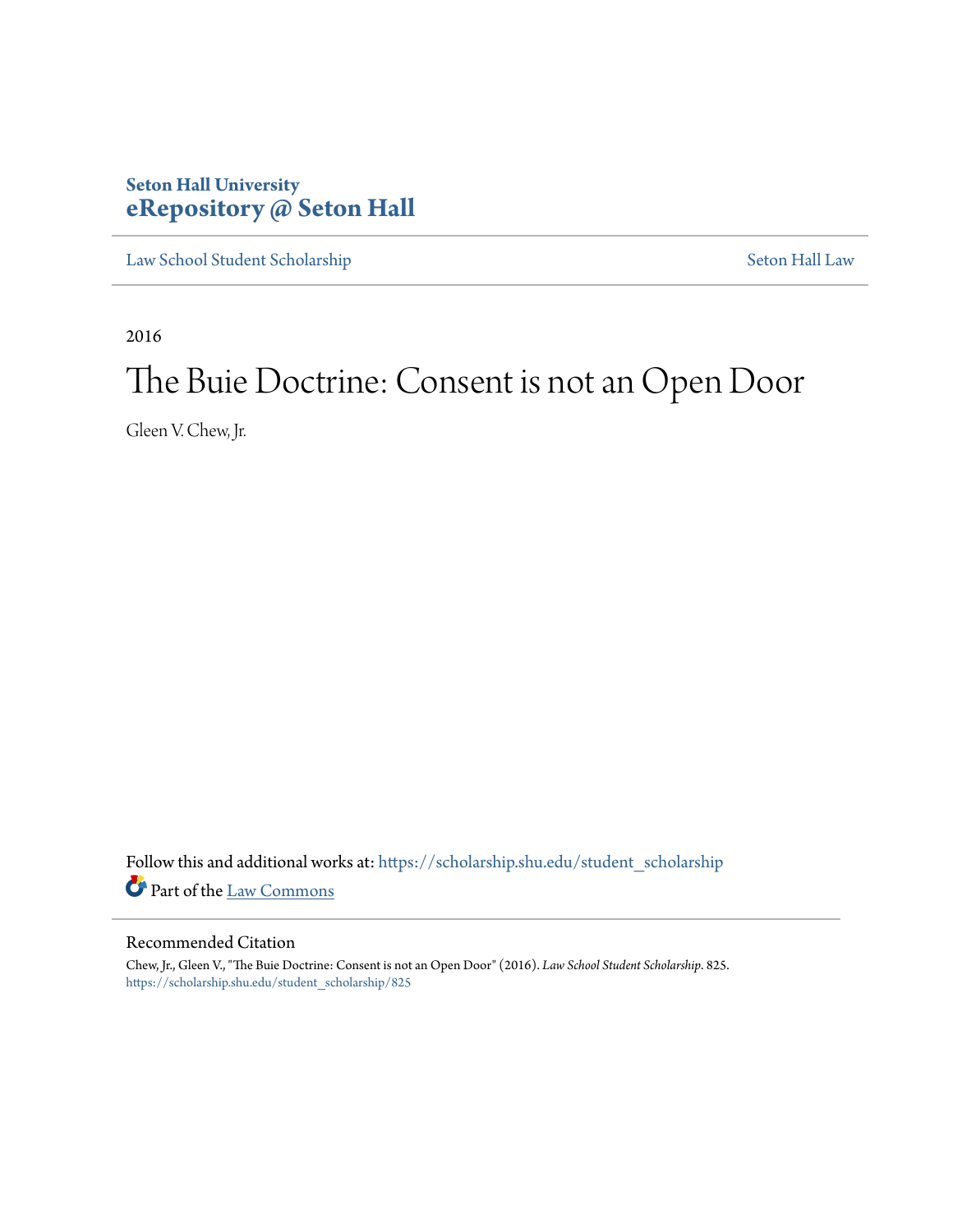## I. Introduction

The *Maryland v. Buie* court established the principle of a protective sweep, which is a sweep of a home incident to an arrest where "they have reasonable suspicion to believe the home may harbor a dangerous third party."<sup>1</sup> *Buie* was decided solely in the arrest context, and there is now a split among the circuit courts regarding the application of the protective sweep doctrine to non-arrest contexts.<sup>2</sup> The majority of circuit courts have concluded that *Buie* does extend to nonarrest contexts, specifically consent entries.<sup>3</sup> The doctrine is abused in certain instances which leads home owners to fear for the protection of their privacy interests.

This comment focuses on whether or not *Buie* can effectively be extended to situations where officers have been given consent to enter the home, but not consent to search. Further, does the *Buie* doctrine, as it stands, properly balance the private and governmental interests that the Fourth Amendment seeks to protect? The circuit courts are divided between the view that *Buie* applies when an objectively reasonable officer would have reason to be concerned for safety and there are articulable facts in non-arrest contexts, and that *Buie* does not apply at all to consent entries. I believe that the application of *Buie* to non-arrest, consent entry contexts can be effective as long as the consent given for entry and the articulable facts given by the officer are analyzed and justifiable to conduct a warrantless search.

I argue that *Buie* can effectively address non-arrest, consent to entry contexts. The Fourth Amendment only bars *unreasonable* searches and seizures.<sup>4</sup> I suggest that for the *Buie* doctrine to apply to non-arrest, consent entry contexts without being potentially unreasonable, the courts

<sup>1</sup> *See* Maryland v. Buie, 494 U.S. 325 (1990).

<sup>2</sup> Leslie A. O'Brien*, Finding a Reasonable Approach to the Extension of the Protective Sweep Doctrine in Non-Arrest Situations*, 82 N.Y.U.L. Rev. 1139, 1141 (2007).

<sup>3</sup> *Id*.

<sup>4</sup> Buie, 494 U.S. at 331 (quoting U.S. Const. Amend. IV).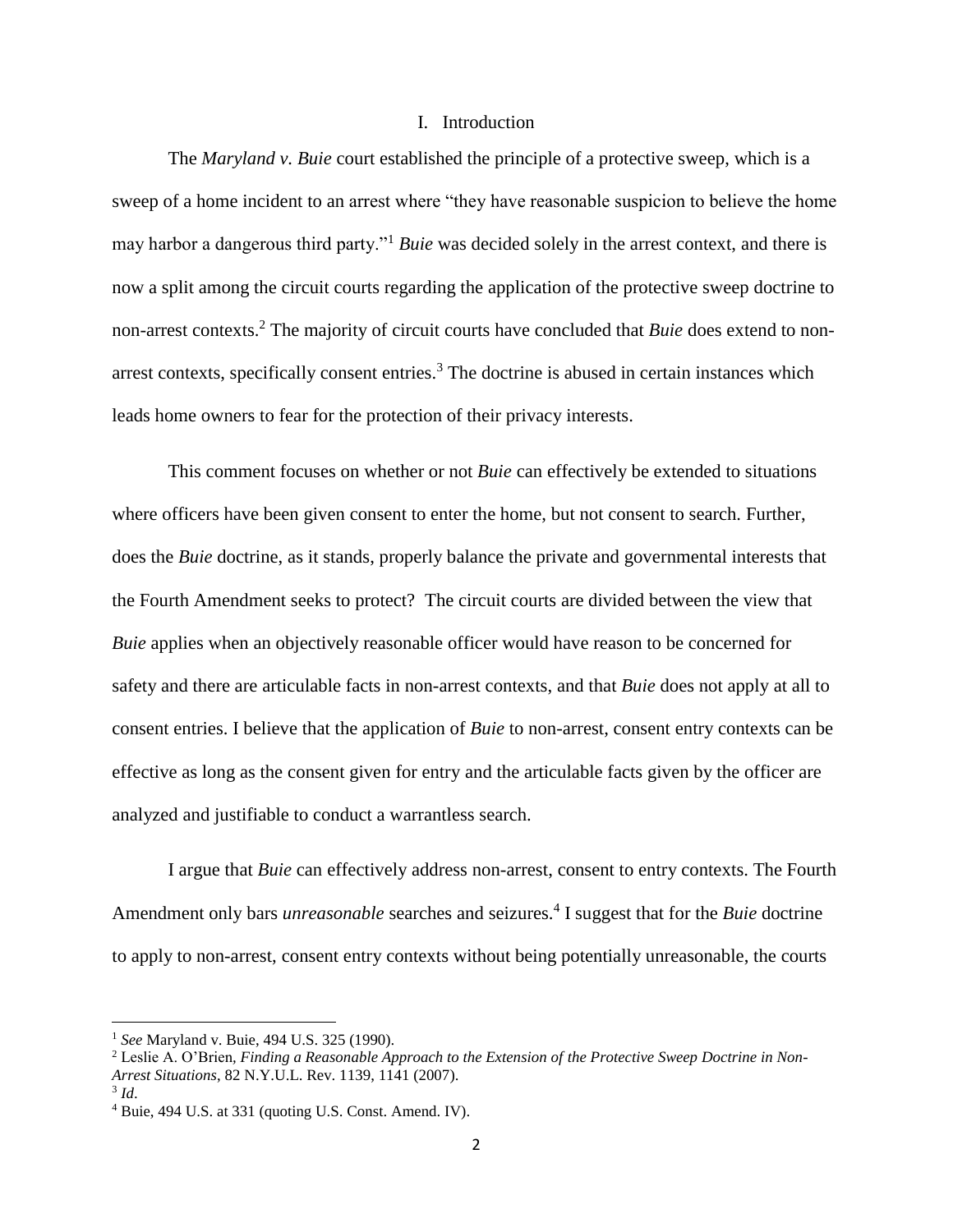must look to the scope of consent of the home owner as well as the actual articulable facts that the officer gives to the court for justifying the warrantless search. It is important for homeowners to know that the consent given for an officer's entry is a limiting power that they possess. The consent to entry is consent to one room, not the consent to a search of an entire home. This consent analysis grants protection to the interests of the private home owner against the *Buie*  doctrine's low burden of proof. In addition to emphasizing the consent to entry, the court must analyze the articulable facts. This would ensure that officers are not merely listing off a set of facts, but rather compiling facts that could justify a warrantless search in this context.

An example of the approach I emphasize is the recent decision by the United States District Court of the Southern District of New York in *United States v. Fadul*. The case involved officers entering an apartment based on consent to entry, but did not have a warrant to search.<sup>5</sup> The officers believed, based on the occupants and their actions, that they needed to conduct a protective sweep to ensure their safety in the apartment.<sup>6</sup> The court was faced with whether or not the officers were allowed to conduct a protective-sweep in this context.<sup>7</sup> The basic principle is that the Fourth Amendment protects "the right of the people to be secure in their persons, houses, papers, and effects against unreasonable searches and seizures."<sup>8</sup> However, there are justifications for warrantless searches that the courts have accepted in the warrantless search context. <sup>9</sup> Of relevant concern is a search of the private home where an individual gives consent for entry, but the officers now wish to conduct a protective sweep. The *Fadul* court, after analyzing the consent and the facts found that the officers did not have articulable facts to

l

<sup>5</sup> United States v. Fadul, 16 F. Supp. 3d 270, 271(S.D.N.Y. 2014).

<sup>6</sup> Fadul, 16 F. Supp. 3d at 275.

<sup>7</sup> *See* Fadul, 16 F. Supp. 3d. 270.

<sup>8</sup> U.S. Const. amend. IV.

<sup>9</sup> Fadul, 16 F. Supp. 3d 270, 279 (S.D.N.Y. 2014) (citing In re Terrorist Bombings of United States Embassies in E. Afr., 552 F.3d 157, 168).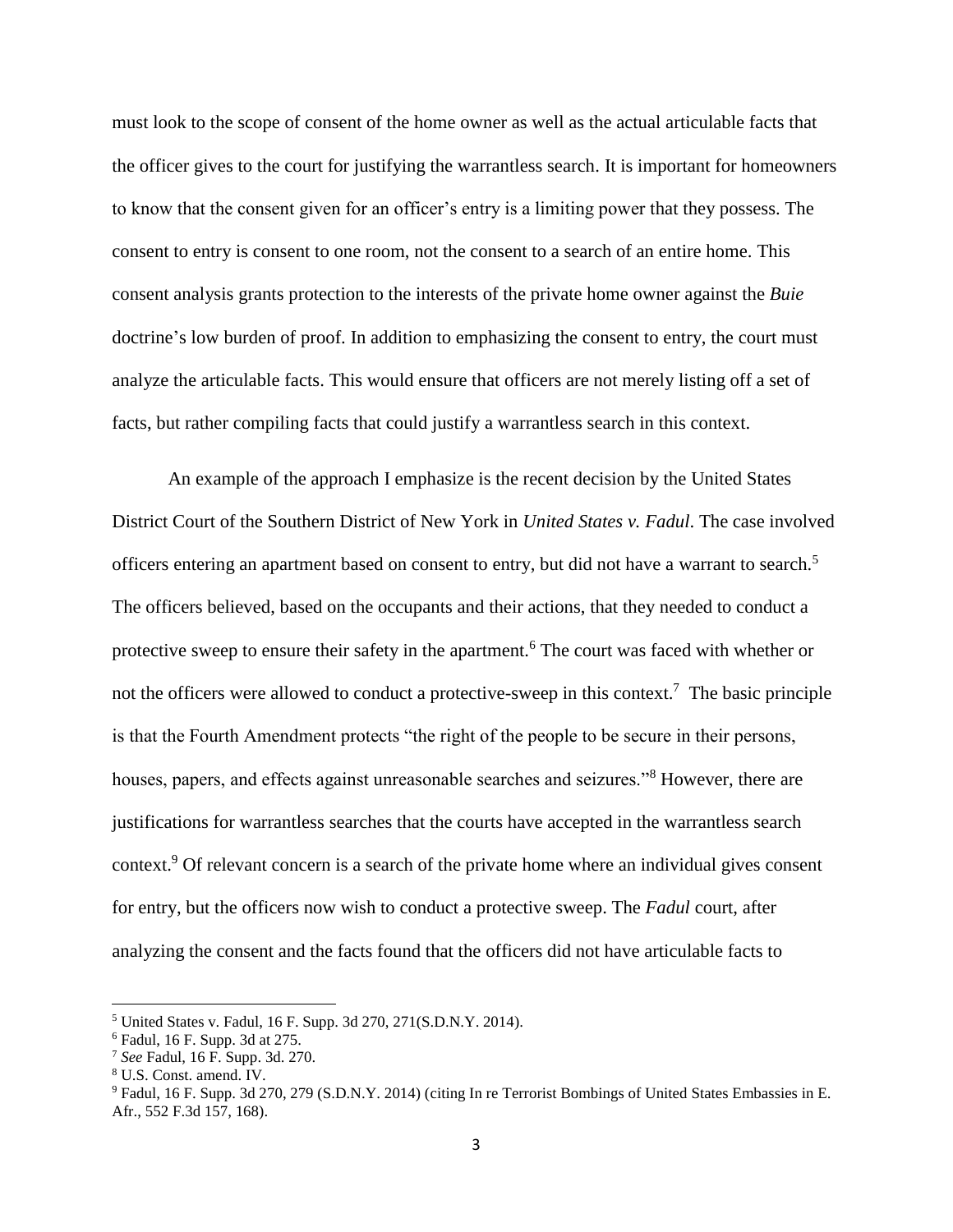conduct the protective sweep.<sup>10</sup> The Southern District of New York's analysis is the proper approach and should be utilized by the courts in *Buie* searches.

In Part II, I will provide the origin of the protective sweep doctrine and the definition of consent. I will outline *Maryland v. Buie's* creation of the doctrine and its application. In Part III, I will provide an overview of the current United States Circuit Courts of Appeals split on the protective sweep doctrine involving non-arrest cases. In Part IV, I will explain the *Jimeno v. Florida* Supreme Court Decision, and how the consent definition from that case should be applied in *Buie* analysis. In Part V, I will explain the police created exigency exception to the Fourth Amendment that arose from *Kentucky v. King* and what it means in light of protective sweep applications.

## II. What is a Protective Sweep?

## A. *Maryland v. Buie* and the Protective Sweep Doctrine

The Supreme Court embraced the "protective sweep" as a legitimate search in *Maryland v. Buie.* The case involved the execution of an arrest warrant for Jerome Buie, at Buie's home.<sup>11</sup> Buie was found in the basement.<sup>12</sup> After his arrest, an officer looked in the basement for other individuals and found evidence tying Buie to the alleged crime.<sup>13</sup> The issue before the Supreme Court was the legality of the post-arrest search of the basement. The *Buie* court turned to *Terry v. Ohio* and *Michigan v. Long* which rejected a probable cause standard "when there is a need for law enforcement officers to protect themselves against violence in situations where they may

<sup>10</sup> *Id*. at 291-92.

<sup>11</sup> Maryland v. Buie, 494 U.S. 325, 328 (1990).

 $12 \, Id$ 

 $13 \, Id.$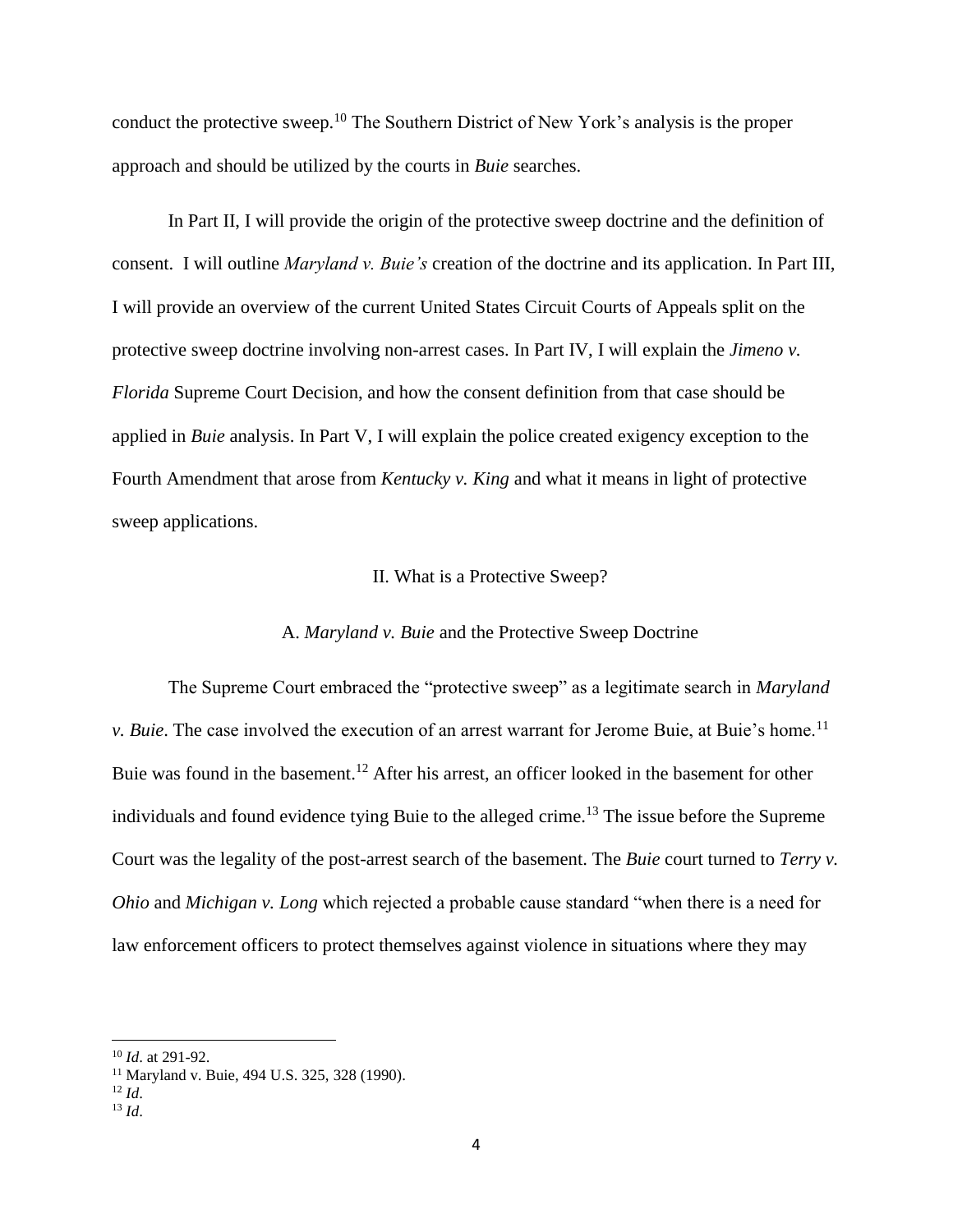lack probable cause for an arrest.<sup>14</sup> *Buie* found that this similar interest in protecting officers was to "assure themselves that the house in which a suspect is in, or has just been, is not harboring other persons who are dangerous and who could expectedly launch an attack."<sup>15</sup>

*Buie*'s facts emphasized officer safety in light of the risk of ambush and officer wellbeing.<sup>16</sup> "The risk of danger in the context of an arrest in the home is as great, if not greater than, as an on-the-street or roadside investigatory encounter."<sup>17</sup> A protective sweep is done to make sure the officer is safe and to ensure a level playing field, since the officer is on the adversary's turf.<sup>18</sup> The Court held that

as an incident to the arrest the officers could, as a precautionary matter and without probable cause or reasonable suspicion, look in closets and other spaces immediately adjoining the place of [an] arrest from which an attack could be immediately launched. Beyond that, however, we hold that there must be articulable facts which, taken together with the rational inferences from those facts, would warrant a reasonably prudent officer in believing that the area to be swept harbors an individual posing a danger to those on the arrest scene.<sup>19</sup>

The Court emphasized that a protective sweep is not a search of the full premises, but only to a "cursory inspection of where a person may be found."<sup>20</sup> The sweep lasts no longer than is necessary to dispel the reasonable suspicion of danger and in any event no longer than it takes to complete the arrest and depart the premises."<sup>21</sup>

*Buie*'s standard includes both an objective and subjective requirement.<sup>22</sup> Thus, the

government needs to prove that (1) there is a reasonable belief a third party is present but also

<sup>16</sup> *Id*.

- <sup>17</sup> *Id*.
- <sup>18</sup> *Id*. <sup>19</sup> *Id*. at 334.

<sup>14</sup> Buie, 494 U.S. at 332

<sup>15</sup> *Id*. at 333.

<sup>20</sup> Buie, 494 U.S. at 327.

<sup>21</sup> *Id*. at 335.

<sup>22</sup> Buie, 494 U.S. at 333.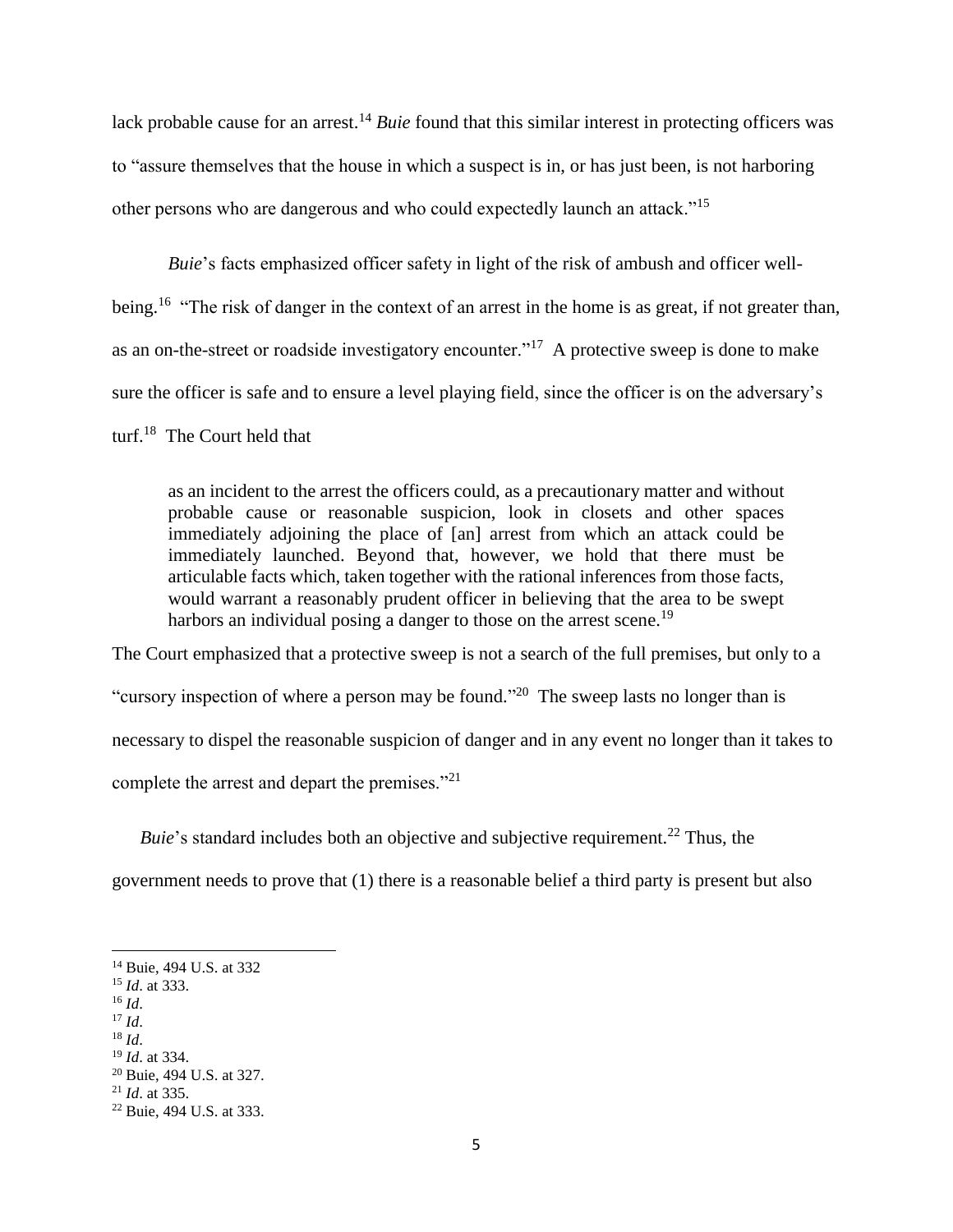that (2) the searching officer actually possessed that belief.<sup>23</sup> Further, the *Buie* test needs proof that there is a reasonable suspicion that another person "(1) is present and (2) poses a danger."<sup>24</sup> However, a circuit split has developed as to whether or not the *Buie* test extends to non-arrest contexts, specifically consent entries.

## III. The Current Circuit Split

## A. *Buie* Approach Not Extended to Consent Entries

The *Maryland v. Buie* decision has led to a split among the circuit courts as to whether or not the protective sweep doctrine can apply to the non-arrest, consent entry context. The first position to emerge from the *Buie* decision was that the protective sweep doctrine does not apply to non-arrest contexts. In *United States v. Waldner*, the Eighth Circuit declined to extend the *Buie* approach for consent entries in the non-arrest context. The court analyzed a search conducted pursuant to the enforcement of a protection order.<sup>25</sup> Officers went to Waldner's home to execute the order, and Waldner answered the door.<sup>26</sup> The officers explained that if Waldner needed anything from the house, they would have to accompany him.<sup>27</sup> Waldner agreed, which led an officer to ask Waldner if anyone else was in the home or if there were any weapons, to which Waldner replied no.<sup>28</sup> The officers and Waldner went to the basement, where Waldner wanted to obtain clothes.<sup>29</sup> One officer followed Waldner and searched the room, finding neither guns nor any other contraband.<sup>30</sup> However, Waldner walked towards a room in the basement,

<sup>23</sup> Maren J. Messing*, The Protective Sweep Doctrine: Reaffirming a Limited Exception*, 44 COLUM. J.L. & SOC. PROBS. 33, 44 (2010).

<sup>24</sup> *Id*.

<sup>25</sup> United States v. Waldner, 425 F.3d 514, 515 (8th Cir. 2005).

<sup>26</sup> *Id*. at 515-516.

<sup>27</sup> *Id*. at 516.

<sup>28</sup> *Id*.

<sup>29</sup> *Id*.

<sup>30</sup> *Id*.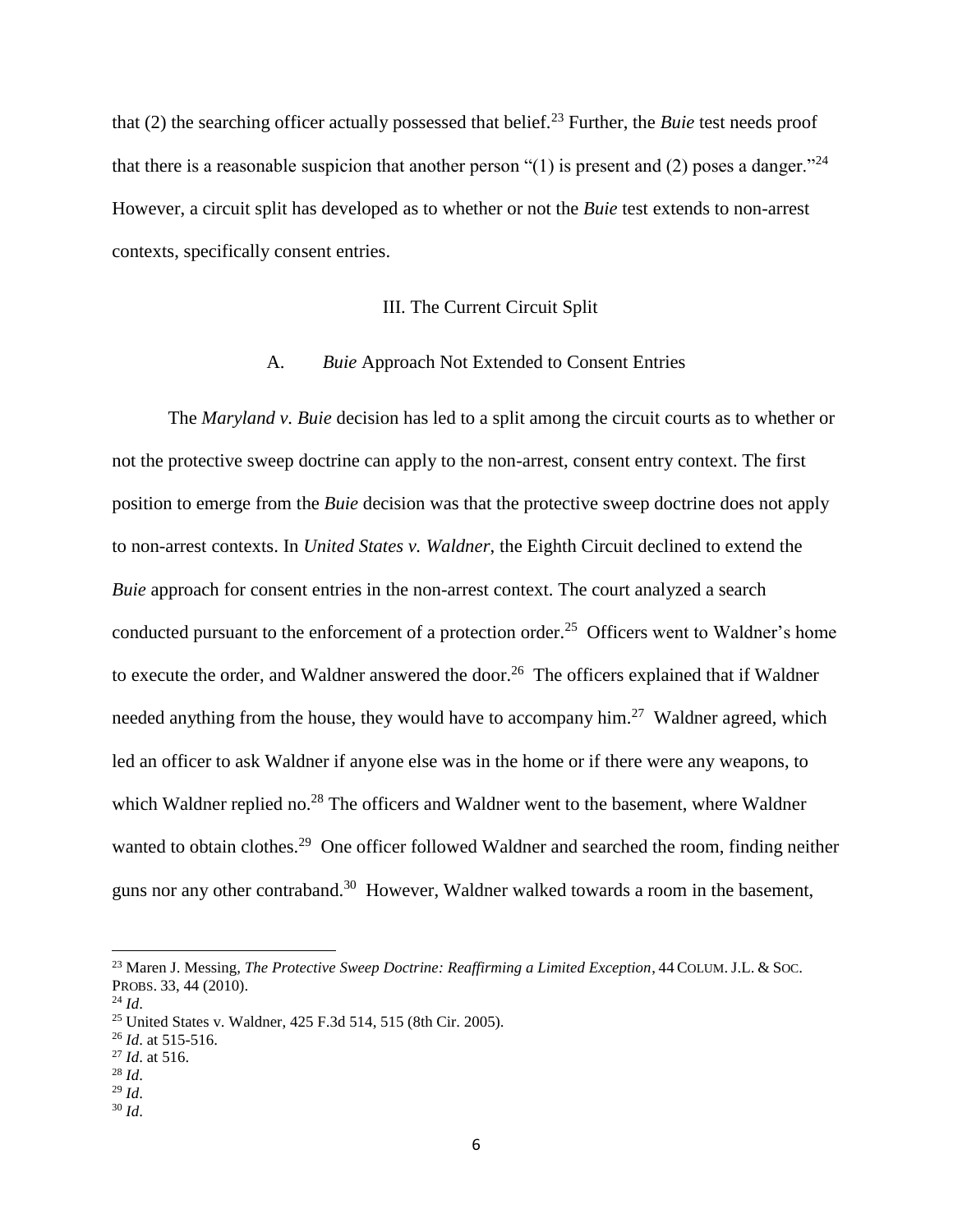and the officers wanted to conduct a protective sweep of that room because Waldner was standing near it.<sup>31</sup> The officers found a gun cabinet that contained a rifle with a silencer on it.<sup>32</sup>

The court explained that *Buie* established a two prong test for a protective sweep.<sup>33</sup> The test allows for a protective sweep if: (1) incident to an arrest, officers may "search closets and other spaces immediately adjoining the place of arrest from which an attack could be immediately launched", and (2) the court "permitted a broader sweep when an officer possesses a reasonable belief based on specific and articulable facts that the area to be swept harbors an individual posing a danger to those on the arrest scene."<sup>34</sup> Further, *Buie* did not articulate whether a protective sweep could permissibly be conducted for a search of weapons or contraband.<sup>35</sup> In this case, the officers conducted the search incident to serving a protective order, a non-arrest situation.<sup>36</sup> The Eighth Circuit explicitly stated that they would not extend Buie to non-arrest situations.<sup>37</sup> In the alternative, the court found that the officers lacked the satisfying articulable facts required to justify a reasonable officer to have conducted a protective sweep, thus missing the objective factor of *Buie*. 38

Similarly to *Waldner*, the Tenth Circuit declined to extend the *Buie* doctrine to consent entries. In *United States v. Torres-Castro*, Victor Torres-Castro was suspected of abusing his fourteen-year-old girlfriend.<sup>39</sup> The officers arrived at the home and saw the house was full of

<sup>31</sup> Waldner, 425 F.3d at 516.

<sup>32</sup> *Id*.

<sup>33</sup> *Id*. at 517.

<sup>34</sup> *Id*. at 517 (citing Buie, 494 U.S. at 334).

<sup>35</sup> *Id*.

<sup>36</sup> *Id*.

<sup>37</sup> Waldner, 425 F.3d at 517.

<sup>&</sup>lt;sup>38</sup> *Id.* (explaining that Waldner would have had to pass the officer to get to the office to obtain the fire arm, which he did not do).

<sup>39</sup> United States v. Torres, 470 F.3d 992, 995 (10th Cir. 2006).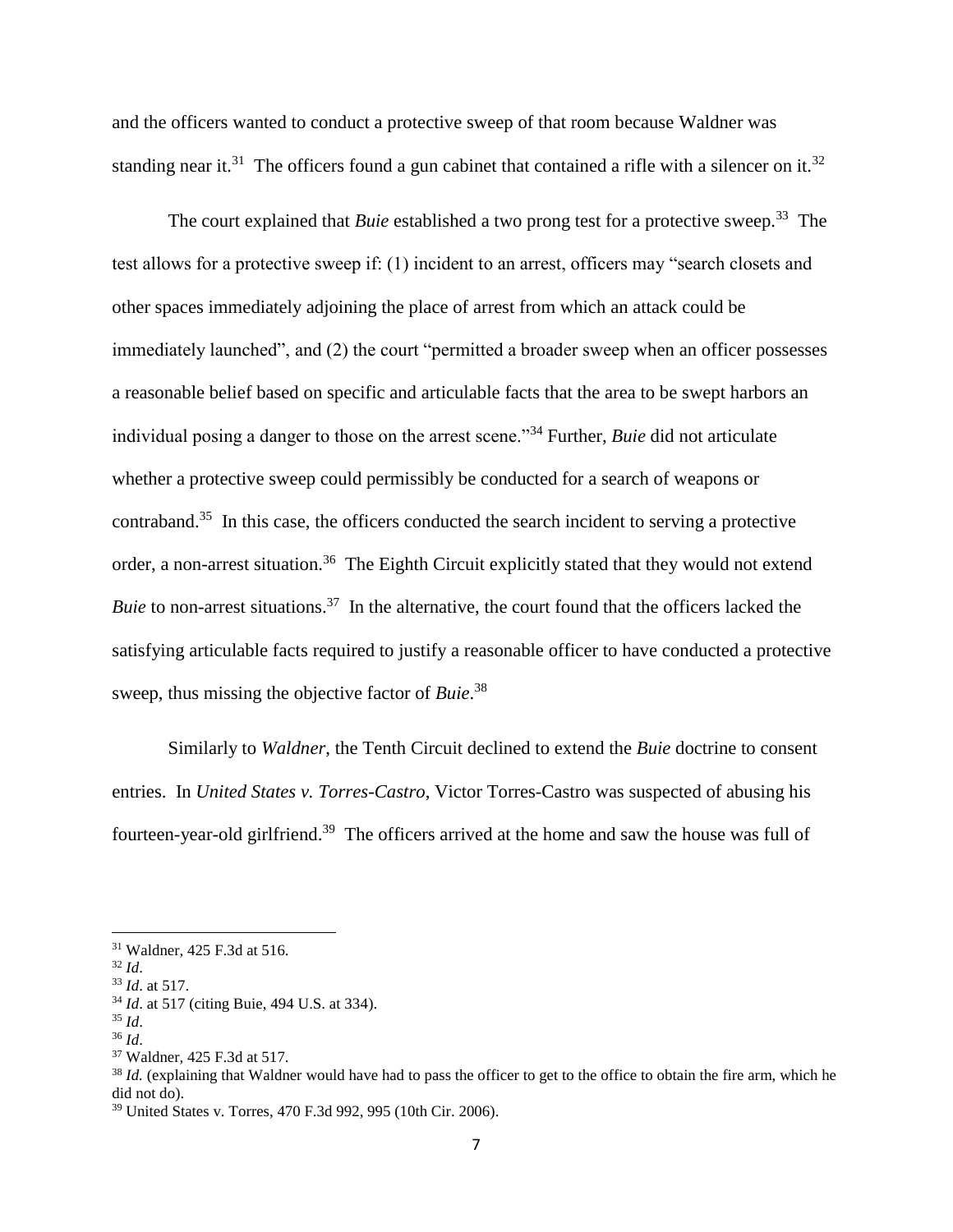individuals, including Torres-Castro.<sup>40</sup> When the officers were allowed to enter the home by Torres-Castro, the officers felt compelled to conduct a protective sweep because the occupants were spread throughout the home.<sup>41</sup> The court found that expanding "the doctrine will encourage law officers to gain legal entry through knock and talk requests and then gather evidence without any requirement of suspicion or compliance with the Fourth Amendment."<sup>42</sup> The Tenth Circuit concluded that the protective sweep will not be extended to include non-arrest situations, such as non-arrest consent entries. 43

## B. *Buie* Applies to Non-Arrest, Consent Entries

The opposite side of the current circuit split is that the protective sweep doctrine should be applied in consent entry scenarios. The first circuit court to rule that *Buie* applied to the consent entry context was the United States Court of Appeals for the District of Columbia Circuit in 1992. In *United States v. Patrick*, Gary Patrick moved into Kevin Smith's apartment while Smith was hospitalized.<sup>44</sup> Smith met with the police, since the officers wanted to investigate the apartment, and signed a form authorizing the officers to search his apartment within ten days, but the officers did not search the apartment until sixteen days later.<sup>45</sup> Smith let the officers in when they arrived.<sup>46</sup> The officers saw four people in the living room, and noticed a bedroom door open.<sup>47</sup> The officers went back to that bedroom and found Patrick half on, half off

<sup>40</sup> *Id.*

<sup>41</sup> *Id.* at 999.

<sup>42</sup> *Id.*

<sup>43</sup> Torres, 470 F.3d at 999.

<sup>44</sup> United States v. Patrick, 959 F.2d 991, 994 (D.C. Cir. 1992).

<sup>45</sup> *Id.*

<sup>46</sup> *Id.*

<sup>47</sup> *Id.*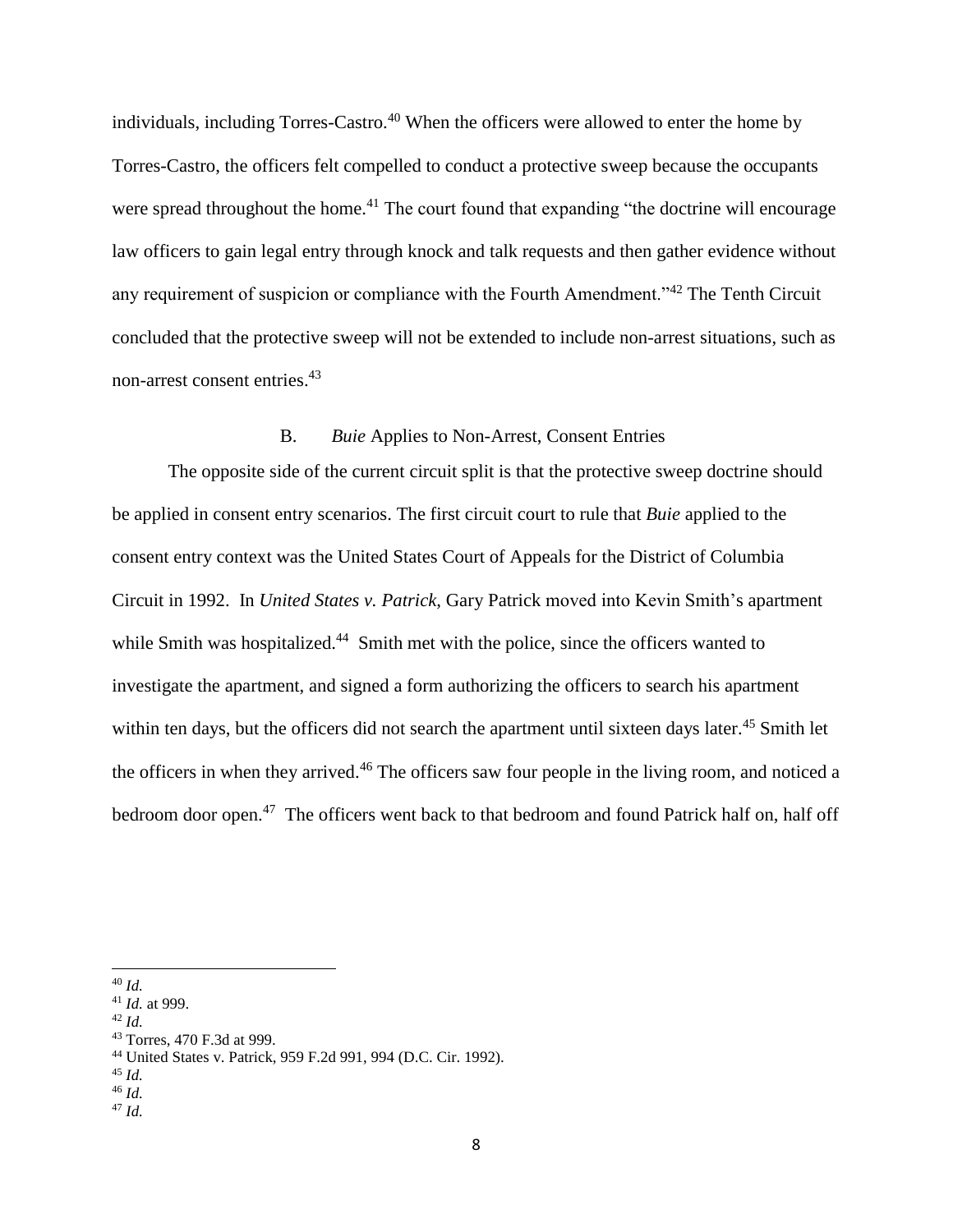the bed with his hand underneath the bed.<sup>48</sup> The police saw in plain view money, a beeper, and a clear plastic bag holding cocaine.<sup>49</sup> The officers arrested Patrick upon finding the contraband.<sup>50</sup>

The D.C. Circuit Court began its analysis of the search by evaluating the protective sweep conducted of Smith's apartment. Patrick argued that he had an expected privacy within the bedroom since Smith did not have the authority to give the officers consent to search his room.<sup>51</sup> The officers were lawfully on the premises, and convinced the court that the protective sweep was proper because their reasonable belief was that the occupants were trafficking narcotics and that their safety was at risk.<sup>52</sup> The officers' explanation of the articulable facts met the objective and subjective requirements of *Buie*. 53 Under the circumstances and absent the warrant, the D.C. Circuit Court concluded that *Buie* extended to this type of search, absent a warrant and the officers only had consent to enter the apartment.<sup>54</sup> Therefore, the D.C. Circuit allowed *Buie* to be applied in the non-arrest context.<sup>55</sup>

In 2004, the United States Court of Appeals for the Fifth Circuit heard *United States v.*  Gould.<sup>56</sup> On October 17, 2000, officers received a call warning that Kelly Gould had a plan to kill two judges.<sup>57</sup> The officers did not intend to arrest Gould when they visited his trailer, but to talk to him.<sup>58</sup> Another resident in the trailer consented to the officers' entry into the trailer and told the officers that Gould was in the back room.<sup>59</sup> The bedroom door was open, and Gould was

 $\overline{a}$ 

<sup>54</sup> *Id.*

<sup>56</sup> United States v. Gould, 364 F.3d 578 (5th Cir. 2004).

<sup>59</sup> *Id.*

<sup>48</sup> *Id.*

<sup>49</sup> Patrick, 959 F.2d at 994.

<sup>50</sup> *Id.*

<sup>51</sup> *Id.* at 996.

<sup>52</sup> Patrick, 959 F.2d at 996. <sup>53</sup> *Id.*

<sup>55</sup> Patrick, 959 F.2d at 998.

<sup>57</sup> *Id.* at 580.

<sup>58</sup> *Id.*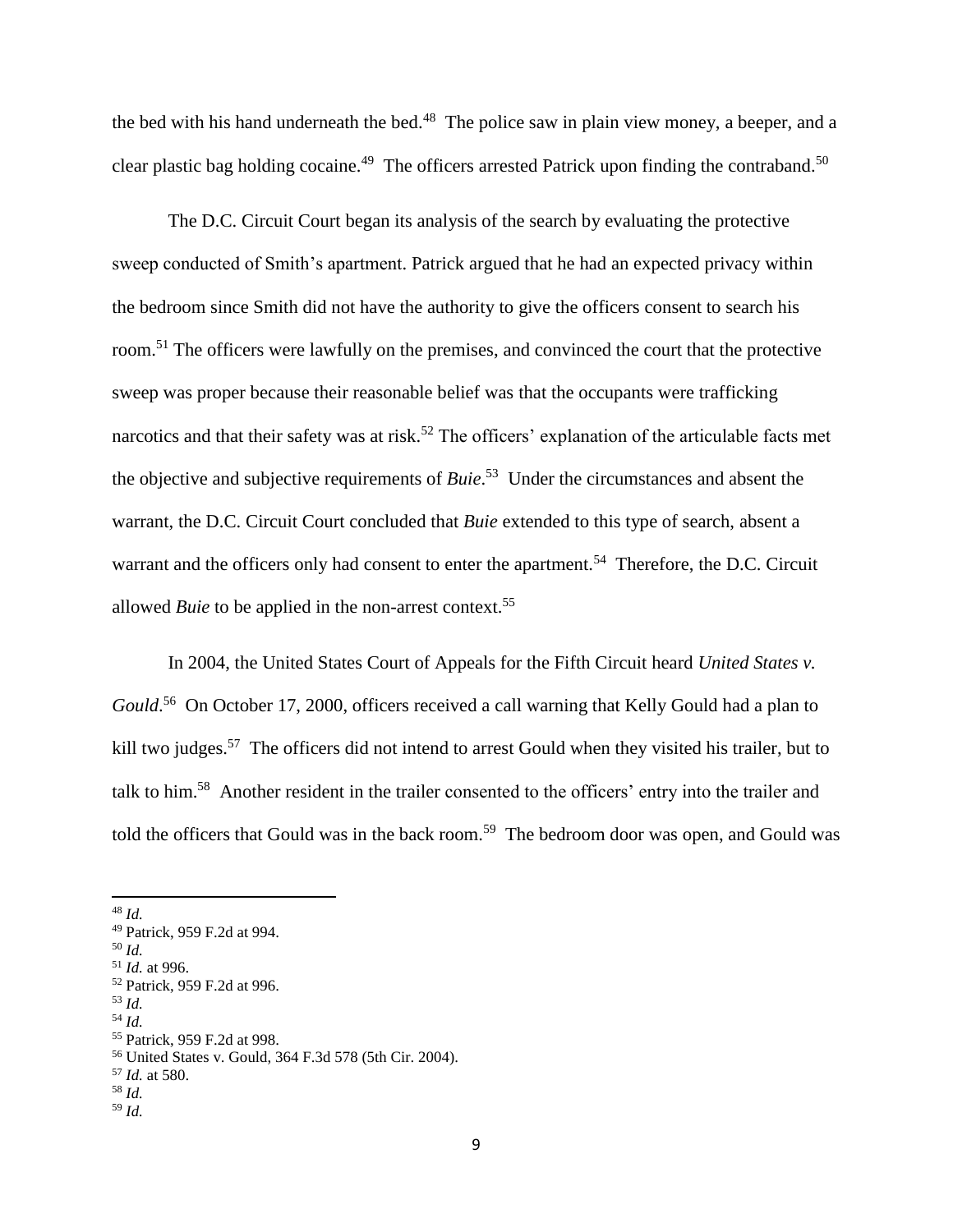not readily visible.<sup>60</sup> The officers then performed a sweep of the room to see if Gould was hiding, where they found rifles in a closet.<sup>61</sup> The officers later arrested Gould after asking him who owned the rifles. $62$ 

The court endeavored to decide whether or not the protective sweep was appropriate in this case. *Buie* emphasized the fact of the arrest but there is no limit that other circumstances may not expose an officer

"to a comparable degree of danger . . . [that would] justify a similar protective response (at least where those circumstances are not the product of police illegality or misconduct) . . . [b]ut nothing in *Buie* suggests that the result would have been different had the police otherwise properly entered the house as, for example, pursuant to a proper consent rather than a warrant."<sup>63</sup>

The "physical entry of the home is the chief evil against which the wording of the Fourth Amendment is directed and the Fourth Amendment has drawn a firm line at the entrance to the house." 64

However, *Buie* makes "clear that the [protective sweep] does not preclude application in the in-home sweep context of the general reasonableness standard calculated by balancing the intrusion of Fourth Amendment interests against the promotion of legitimate governmental interests, includes those of officer safety."<sup>65</sup> Specifically, *Gould* found that an arrest does give evidence of a danger to the officer, but the danger to officers may be established by other circumstances.<sup>66</sup> Therefore, the protective sweep doctrine should be applied in non-arrest contexts determined by the particular facts of the case.

 $\overline{\phantom{a}}$ <sup>60</sup> *Id*.

<sup>61</sup> *Id.*

<sup>62</sup> Gould, 364 F.3d at 580. *.*

<sup>63</sup> *Id.* at 581.

<sup>64</sup> Gould, 364 F.3d at 588.

<sup>65</sup> *Id.* at 583-83.

<sup>66</sup> *Id.*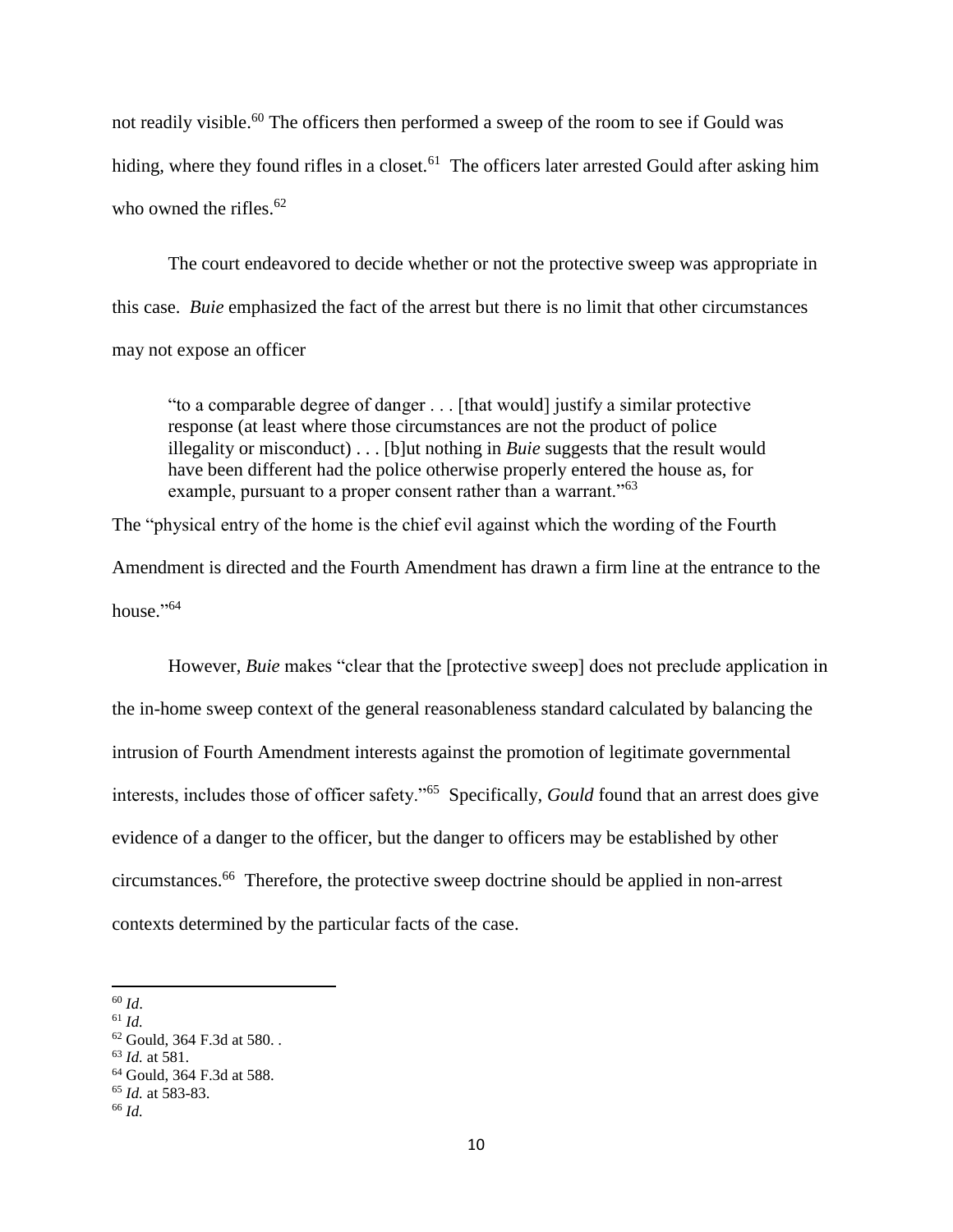The court further noted that the officers in this case were given consent to enter the trailer when the occupant told the officers they were welcome to check out the bedroom.<sup>67</sup> The court found that the consent given was meant to include searching the bedroom to see if Gould was there, and when they looked around the room for Gould, they then found the guns in the closet.<sup>68</sup> This was a lawful entry for the trailer, further granting a search of the trailer to find Gould, but not to search the bedroom. Thus, the consent here was acceptable for the entry and the articulable facts were found to be satisfying, which permitted the officers to conduct the protective sweep.

Most recently, the United States Court of Appeals for the Sixth Circuit adopted the extension of *Buie* to consent entry cases in 2013.<sup>69</sup> This case involved a robber attempting to hold up a restaurant, and the robber was tracked by officers to an apartment after the attempted robbery.<sup>70</sup> The officers went to the apartment without an arrest or search warrant after viewing the surveillance tape of the attempted robbery.<sup>71</sup> The officers stated that they would return with a warrant if the occupants did not open the door, which caused Holland to open the door.<sup>72</sup> Holland was not the suspect, but was asked by the officers whether or not there was anyone else in the apartment.<sup>73</sup> Holland replied no, but then the officers heard rustling in a nearby room, where they found the suspect attempting to hide while conducting a protective sweep.<sup>74</sup> Holland was arrested, and after the initial protective sweep, he signed a form consenting to an additional search of the apartment.<sup>75</sup>

<sup>67</sup> *Id.* at 588.

<sup>68</sup> Gould, 364 F.3d at 588.

<sup>69</sup> United States v. Holland, 552 F. App'x 265 (6th Cir. 2013).

<sup>70</sup> Holland, 552 F. App'x at 269.

 $71$  *Id.* 

<sup>72</sup> *Id.* <sup>73</sup> *Id.*

<sup>74</sup> Holland, 552 F. App'x at 269.

<sup>75</sup> *Id.*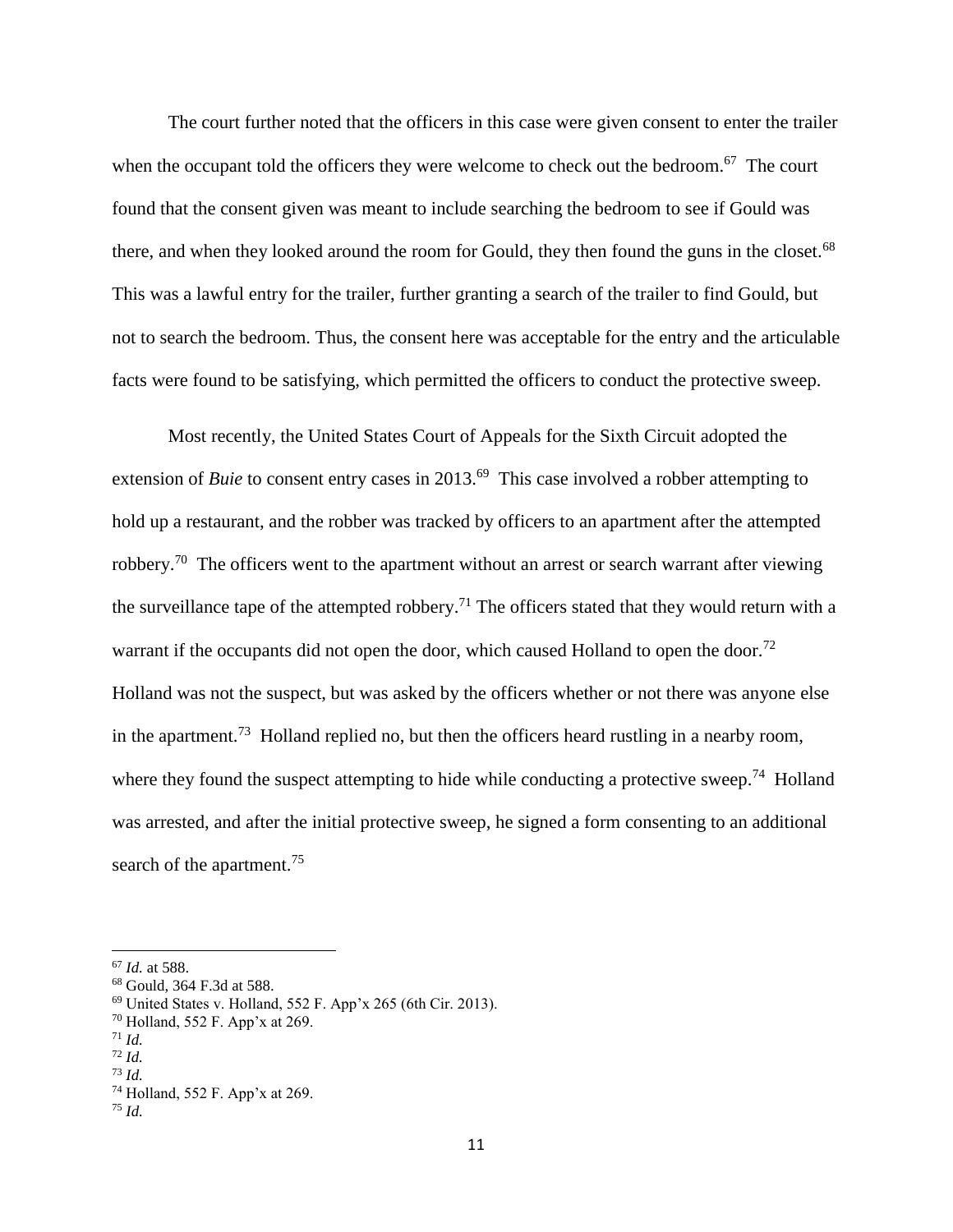At trial, Holland argued that he had only given consent for the officers to enter the apartment and that consent did not encompass a search of the bedroom.<sup>76</sup> The court concluded the consent given by Holland was valid in this case.<sup>77</sup> The merits of Holland's claim required that the consent be voluntary; the government bears the burden of proving that consent was given voluntarily.<sup>78</sup> "Consent is voluntary if it is unequivocal, specific[,] and intelligently given, uncontaminated by any duress or coercion."<sup>79</sup> The test is an objective one, and the court must address "whether the totality of the circumstances establishes that the defendant permitted the police inside."<sup>80</sup> The court must also consider the defendant's "subjective understanding of his constitutional right . . . the defendant's personal characteristics, the length and nature of the police – citizen interaction, and the use of police coercion, subtle or otherwise."<sup>81</sup>

The court found the consent was valid in this context, and transitioned to the protective sweep itself. "[W]e joined the majority of circuits in holding that the *Buie* protective sweep doctrine extends to situations other than execution of arrest warrants."<sup>82</sup> Applying *Taylor*, the court found that the officers were lawfully present through the consent of Holland, and that once they heard noises from the bedroom the officers wanted to ensure their safety by checking the bedroom.<sup>83</sup> The entry to the bedroom was lawful based on these facts since it could lead an objectively reasonable officer to believe there was the potential harm of ambush.<sup>84</sup> Holland only intended the consent to be limited to entering the apartment, but the court was convinced by the

<sup>76</sup> Holland, 552 F. App'x at 269.

<sup>77</sup> Holland, 552 F. App'x at 271.

<sup>78</sup> *Id.* at 273-74.

<sup>79</sup> *Id.* at 274.

<sup>80</sup> *Id.* (*See* Schneckloth v. Bustamonte, 412 U.S. 218, 227(1973)).

<sup>81</sup> *Id.* (citing United States v. Lucas, 640 F.3d 168, 174 (6th Cir. 2011)).

<sup>82</sup> Holland, 552 F. App'x at 275.

<sup>83</sup> *Id*. at 276.

 $84$  *Id.* (*See* United States v. Taylor, 248 F.3d 506 ( $6<sup>th</sup>$  Cir. 2001)) (explaining that the protective sweep can be done in non-arrest situations when looking at the totality of the circumstances, the officers also had probable cause to search the apartment for the fear of someone hiding).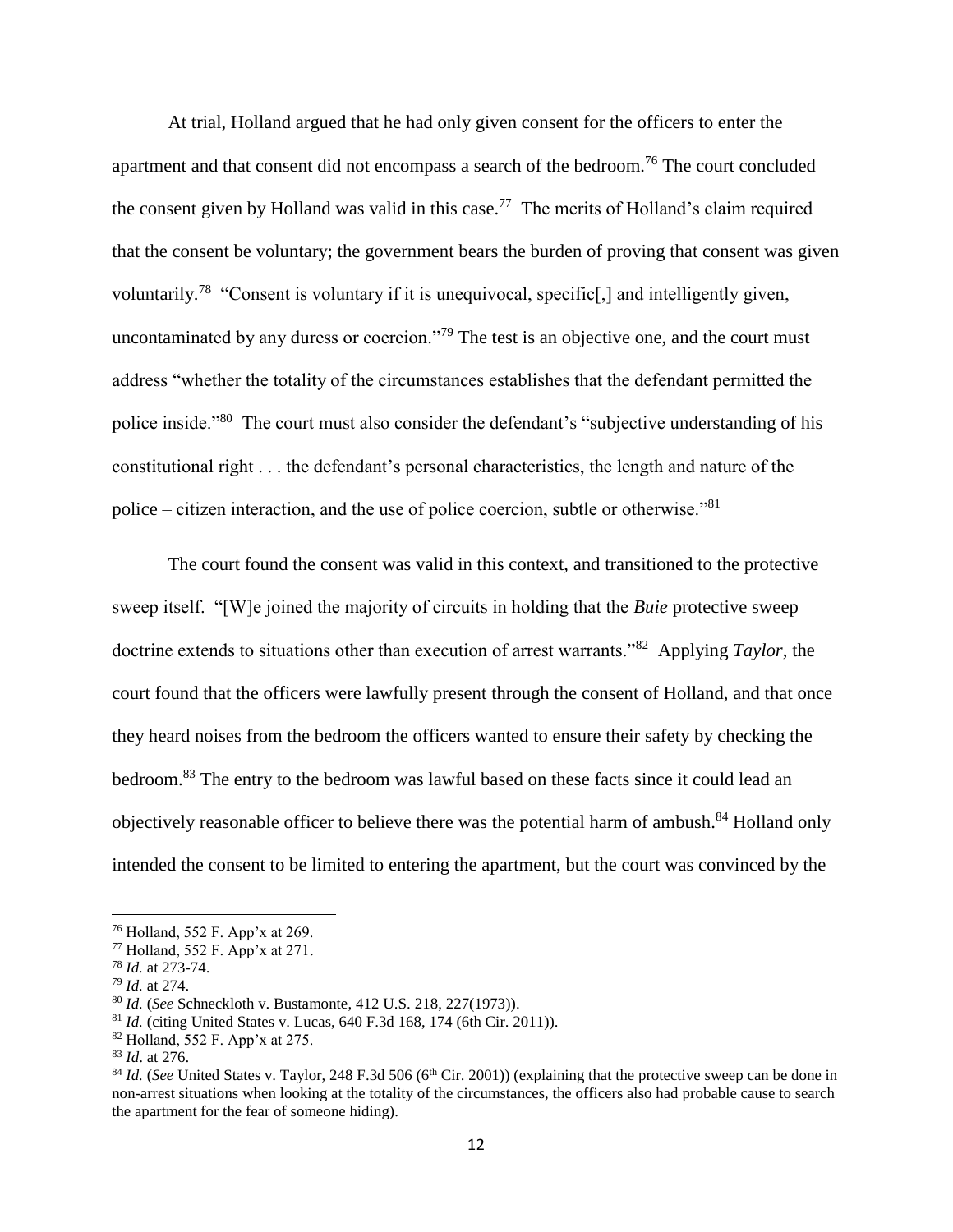articulable facts that the protective sweep performed by the officers to ensure their safety satisfied the *Buie* doctrine and met the requirements of reasonable suspicion.<sup>85</sup>

## IV. Consent as a Limit to Help the *Buie* Doctrine

The circuit split above illustrates how law enforcement utilizes the protective sweep doctrine. Officers utilize these searches often because police officers can list a few facts to satisfy the reasonable suspicion for fear for their safety requirement under *Buie*. <sup>86</sup> However, the potential for abuse is present in protective sweeps, and to reduce the confusion for protective sweep doctrines as exhibited in the current circuit split, the definition of consent should be emphasized under *Buie* like the *Florida v. Jimeno* decision. Courts should give the consent of a private home owner added emphasis because it serves as a line of defense to the officer's ability to potentially conduct a warrantless search in the individual's home.

## A. *Florida v. Jimeno* and the Emphasis of Consent

## A. *Florida v. Jimeno* and the Definition of Consent in Search Contexts

The Supreme Court was faced with the issue of whether or not a search of a paper bag in a car was permissible, when only consent to search the car was granted to a police officer.<sup>87</sup> The police officer believed Enio Jimeno, a suspected drug dealer, might be involved in drug trafficking from a conversation he overheard.<sup>88</sup> The officer, after pulling Jimeno over in a traffic stop, asked Jimeno whether or not he could search the car under the belief that Jimeno was carrying narcotics.<sup>89</sup> Jimeno gave permission to Trujillo to search the vehicle.<sup>90</sup>

l

<sup>85</sup> *See generally* Holland, 552 F. App'x 265.

<sup>86</sup> *See generally* Torres, 470 F.3d 992 (10th Cir. 2006)

<sup>87</sup> Florida v. Jimeno, 500 U.S. 248 (1991).

<sup>88</sup> *Id.*

<sup>89</sup> *Id.* 

<sup>90</sup> *Id.* at 249-50.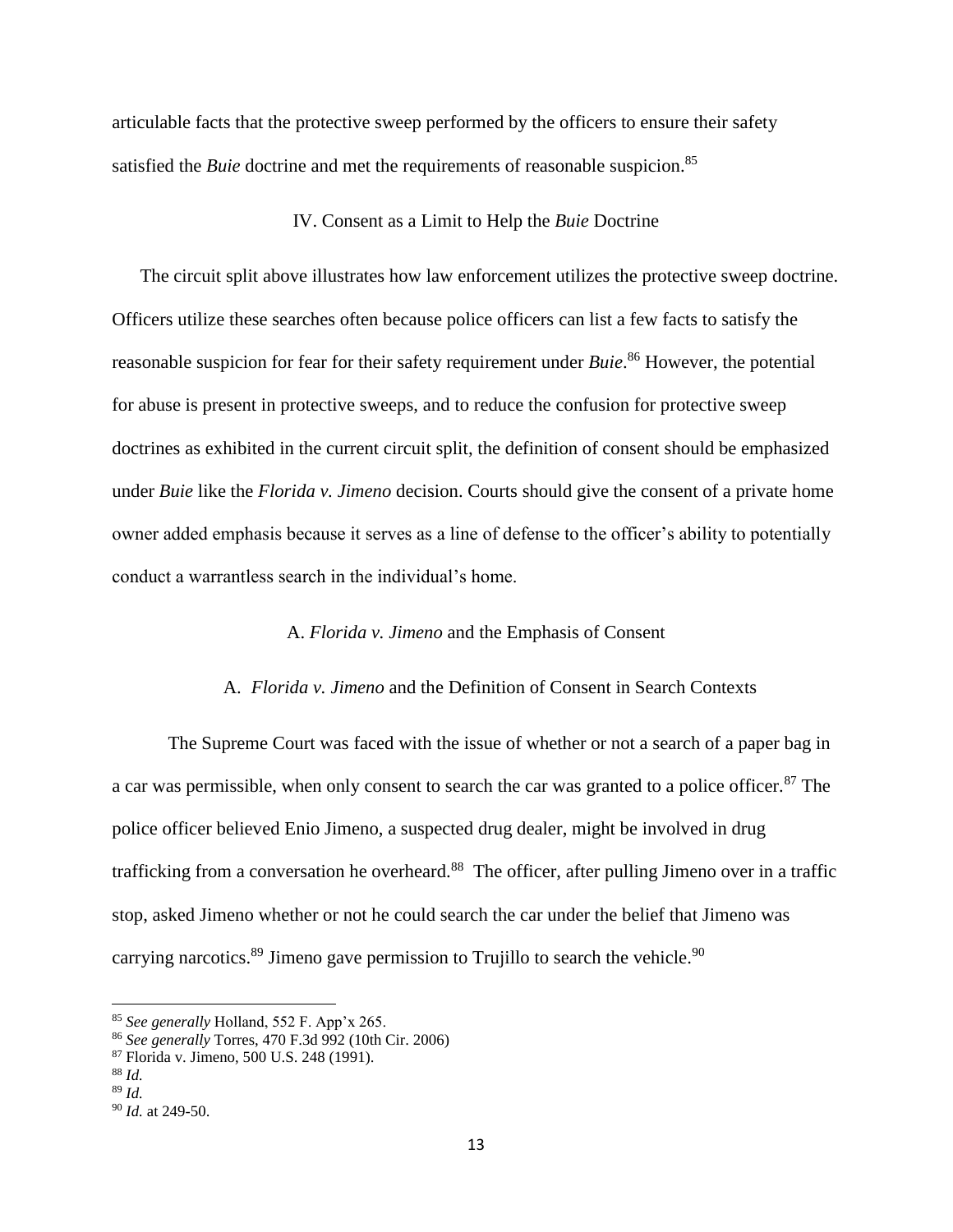The officer eventually found a brown paper bag folded up in the car, which the officer opened the bag and found a kilogram of cocaine.<sup>91</sup> Jimeno believed that when he gave consent to the officer only to search the vehicle, the consent given did not include opening the bag in the car, even when the search is for narcotics.<sup>92</sup> The Supreme Court found consent to search creates a presumption that the officer's search was reasonable in the first place.<sup>93</sup> However, the "standard for measuring the scope of a suspect's consent under the Fourth Amendment is that of objective reasonableness – what would the typical reasonable person have understood by the exchange between the officer and the suspect?"<sup>94</sup>

The scope of the search is limited to its expressed object.<sup>95</sup> This case was simple for the Court, Jimeno gave the officer permission to search the car.<sup>96</sup> The officer searched the car because he believed that Jimeno was in possession of narcotics.<sup>97</sup> The Court found that the consent given to the officer to search the car was objectively reasonable, such that the search for containers in the car which may bear narcotics was consented to as well.<sup>98</sup>

The Court explained that a suspect may limit the consent for a search given to an officer, but if consent "would be reasonably understood to extend to a particular container, the Fourth Amendment provides no grounds for requiring a more explicit authorization."<sup>99</sup> The *Schneckloth* Court stated that "the community has a real interest in encouraging consent, for the resulting

 $\overline{\phantom{a}}$ 

<sup>99</sup> *Id.*

<sup>91</sup> Jimeno, 500 U.S. at 250.

<sup>92</sup> *Id.*

<sup>93</sup> *Id.* 250-51 (citing Schneckloth v. Bustamonte, 412 U.S. 218, 219 (1973)) (explaining that an individual has a right to withhold consent from an officer, and further giving consent was done voluntarily).

<sup>94</sup> *Id.* at 251 (citing Illinois v. Rodriguez 497 U.S. 177, 183-89 (1983)).

<sup>95</sup> *Id.* (citing United States v. Ross, 456 U.S. 798 (1982)).

<sup>96</sup> *See* Jimeno, 500 U.S. 248.

<sup>97</sup> Jimeno, 500 U.S. at 251.

<sup>98</sup> *Id.* (explaining a reasonable person may be expected to know that narcotics are generally carried in some form of a container. Further, the Court distinguished State v. Wells, where the driver's consent to the officer did not extend to prying open a locked briefcase found in the trunk when consent was only given to search the trunk, not in the locked containers).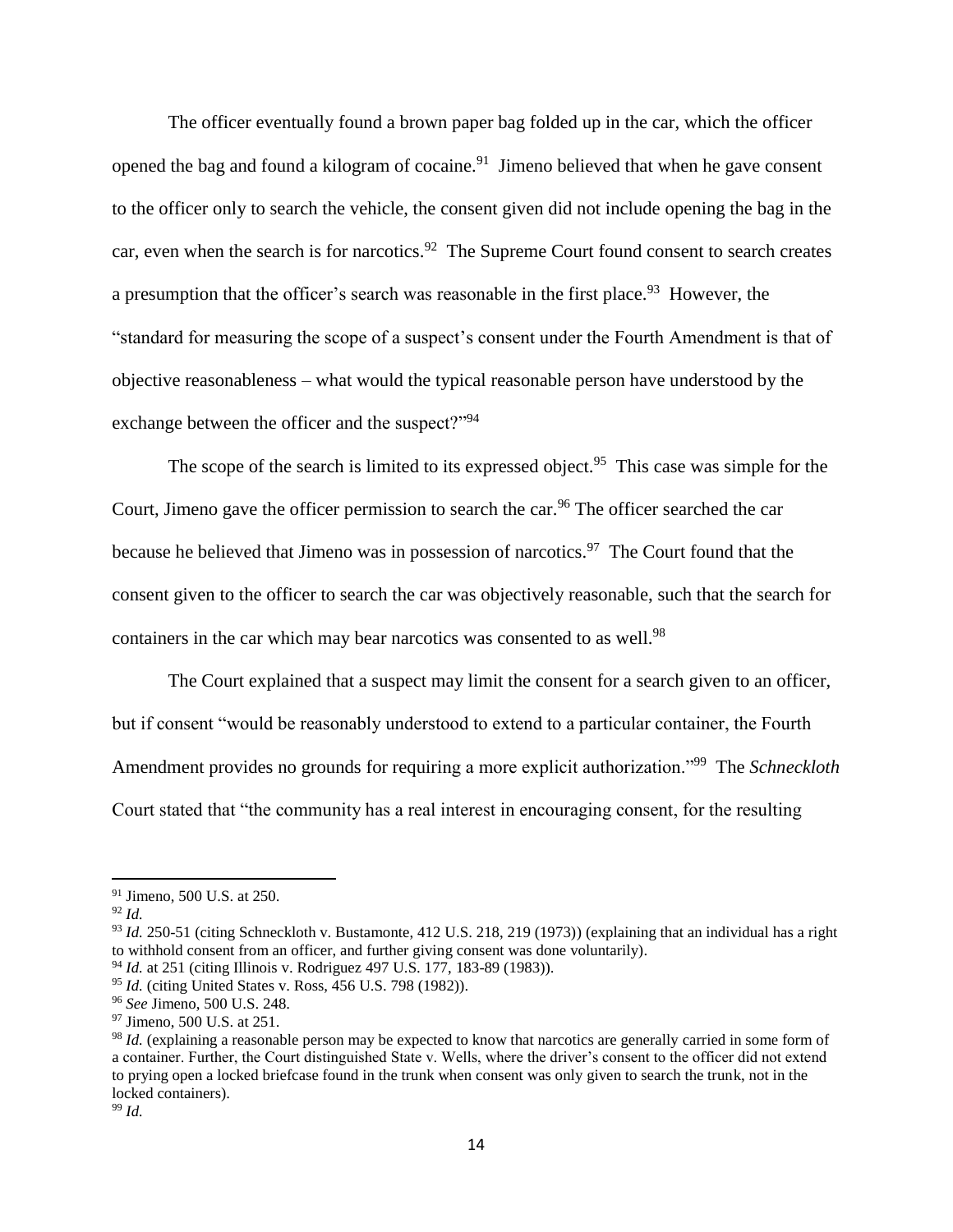search may yield necessary evidence for the solution and prosecution of [a] crime, evidence that may insure that a wholly innocent person is not wrongly charged with a criminal offense."<sup>100</sup> Therefore, consent is limited to the objective reasonableness of what a typical reasonable person would have understood by the exchange with the officer. On the other hand, an individual may explicitly, or by what is reasonably implied by what the individual said, limit the consent given to an officer.

## B. Consent to Entry is Not Consent to Search

As the cases mentioned in the circuit split, there are situations where an officer conducts a protective sweep after a consensual entry. The protective sweep doctrine is supposed to strike a balance between an individual's privacy right to their home and the government's interests in conducting searches and maintaining officer safety.<sup>101</sup> When these courts expanded *Buie* to included non-arrest consent entries, a danger emerged for the individual privacy rights to be sacrificed for the sake of an officer's reiteration of facts he believes created a danger to his wellbeing. This occurs frequently when the officer arrives at the scene with knowledge that the suspect is potentially dangerous.<sup>102</sup> However, the officers' fear does not create consent to entry or a consent to search. The home owner creates the consent for an officer's entry, and that should serve as a limit on the protective sweep doctrine unless additional consent is given.

*Buie* requires that the officer have reasonable suspicion in order to conduct a protective sweep.<sup>103</sup> Reasonable suspicion is less than a preponderance of the evidence.<sup>104</sup> It's less than the

l

<sup>100</sup> *Id.* at 252.

<sup>101</sup> *See* Buie, 494 U.S. 325 (1990).

<sup>102</sup> *See generally* Leslie A. Obrien, *Note: Finding a Reasonable Approach to the Extension of the Protective Sweep Doctrine In Non-Arrest Situations*, 82 N.Y.U.L. Rev. 1139.

<sup>103</sup> Buie, 494 U.S. at 336-37.

<sup>104</sup> United States v. Williams, 876 F.2d 1521 (11th Cir. 1989).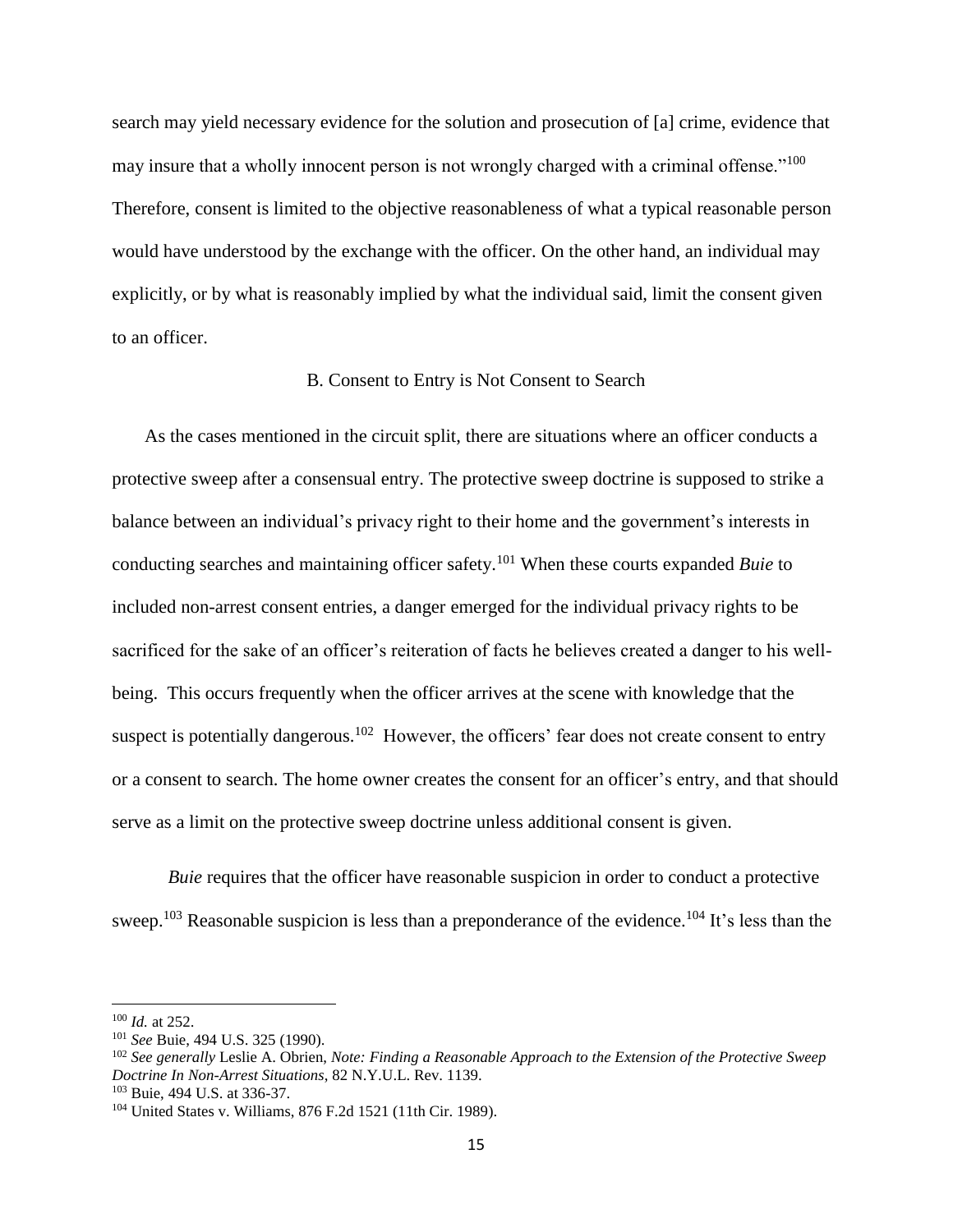requirement of probable cause that there is a fair probability that evidence of a crime will be found.<sup>105</sup> However, reasonable suspicion is more than just a hunch.<sup>106</sup> The "Fourth Amendment" accordingly requires that police articulate some minimal, objective justification for an investigatory stop."<sup>107</sup> Reasonable suspicion is a low standard which possibly allows an open invitation for officers to gather whatever facts they can to justify the warrantless search.

The courts, in some instances, seem to have only required that officers reiterate a list of facts to justify a search instead of analyzing the facts as to whether or not they justify a protective sweep. For example, in *United States v. Reid*, the Ninth Circuit explained that "the existence of consent to a search is not lightly to be inferred and the government bears the burden of proof to establish the existence of effective consent."<sup>108</sup> Consent, like the definition in *Jimeno*  which applied to a consent to search, should be applicable in the consent entry context for a protective sweep. This is because it fairly balances the interests of the government and the homeowner.

William Ringel articulated that the

The sole authority to a search after a person has given consent derives from the consent itself, the scope of the search must be limited strictly to the terms of the consent. It is a suspect's responsibility to limit the scope of a consensual search if he or she so intends… Where an individual gives a general consent to a search, and subsequently volunteers the information that evidence may be found within a specific part of the search area, he or she indicates that a search of that area is within the scope of the original consent.<sup>109</sup>

Ringel's analysis of consent to searches reiterates the importance of an individual's consent and

how a court should analyze a home owner's consent. If an officer asks if they may come in, it

<sup>105</sup> Buie, 494 U.S. at 329.

<sup>106</sup> *Id.*

<sup>107</sup> United States v. Tapia, 912 F.2d 1367, 1370 (11th Cir. 1990).

<sup>108</sup> United States v. Reid, 226 F.3d 1020, 1025 (9th Cir. 2000).

<sup>109</sup> William E. Ringel, *Searches and Seizures Arrests and Confessions* §9:13 (2d ed. 2014).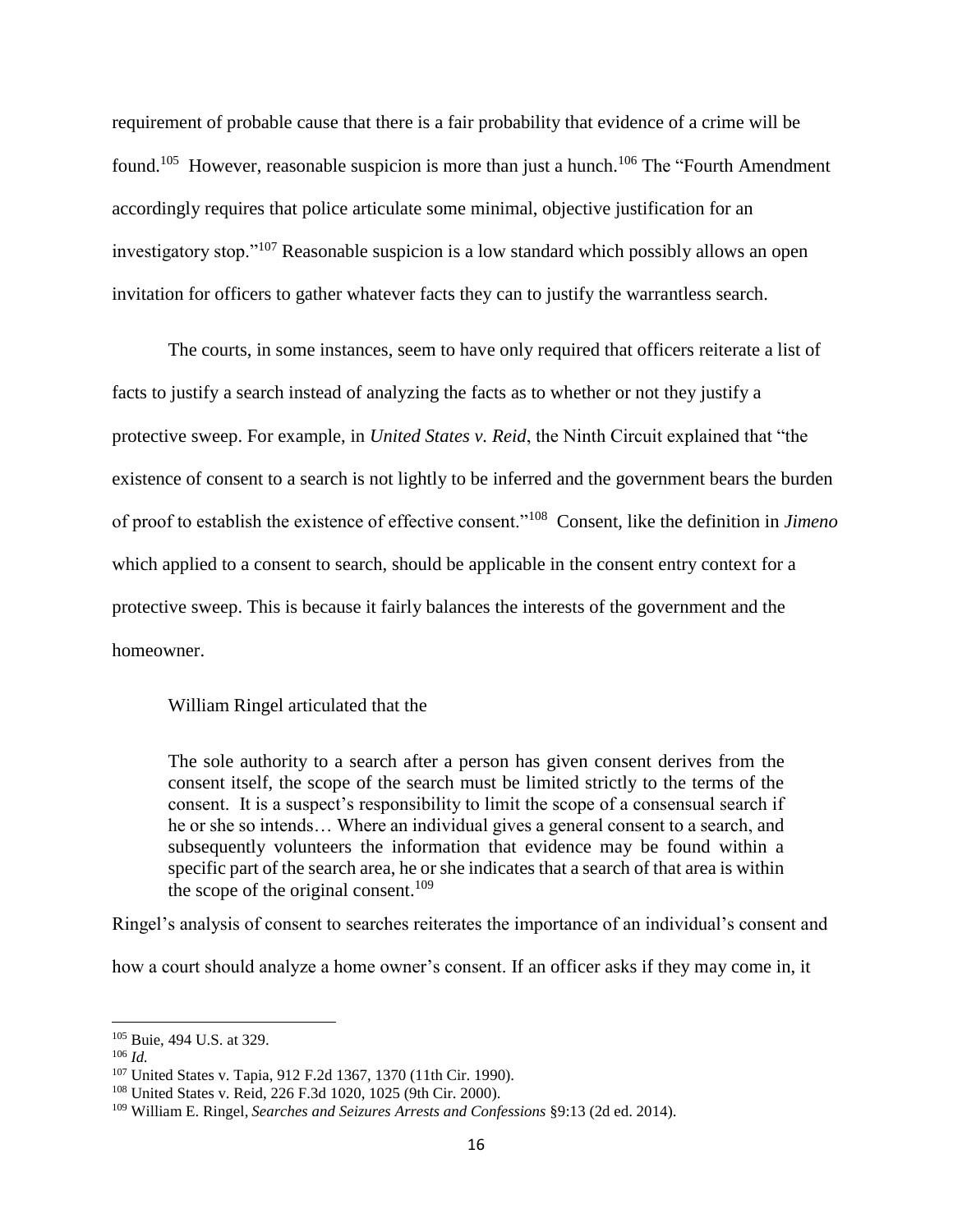should be limited to the area where the individual rationally believed they limited the officer of being in the home, except for the closets and areas where someone may be hiding as per the *Buie*  doctrine. Consent is then an implicit limit and not just a formality to obtain.

For example, an officer knocks on the door and asks the occupant if they may come in to talk. If the individual says, "yes, come in," that individual has created the scope of the entry with their consent. The home owner creates the parameters for the officer's entry to the initial room he enters. The home owner has not said yes to a search, but only to the officer's presence in the home. That does not leave the officer without any tool to search since an officer may search the room they're permitted into as well as the closets adjoined to the room without having to ask for permission or consent. However, if an officer believes he has a reasonable suspicion of danger, because he was there to ask about an illegal gun charge, the officer may only justify a protective sweep if there are articulable facts that would convince a court an actual belief of danger existed.

*Buie* and consent to search are two different justifications to conduct a warrantless search for an officer. The consent to entry is not a form of warrantless search, and should not invite the officer to feel they may search a home at first, especially under the *Buie* doctrine. In *Gould*, the officers arrived at the trailer and asked for Gould because of a tip that Gould planned to harm judges, in which an occupant said he's in his room asleep, and let the officers in.<sup>110</sup> The scope of consent, which is what they rationally believed they were consenting to was to let the officers in and go to the bedroom to find Gould. The officers went to the bedroom and did a protective sweep where they checked places where someone could be hiding.<sup>111</sup> The officers were enabled to search the bedroom in case of danger under the *Buie* doctrine. However, the consent given to

<sup>110</sup> United States v. Gould, 364 F.3d 578 (5th Cir. 2004).

<sup>111</sup> *Id.* at 580-81.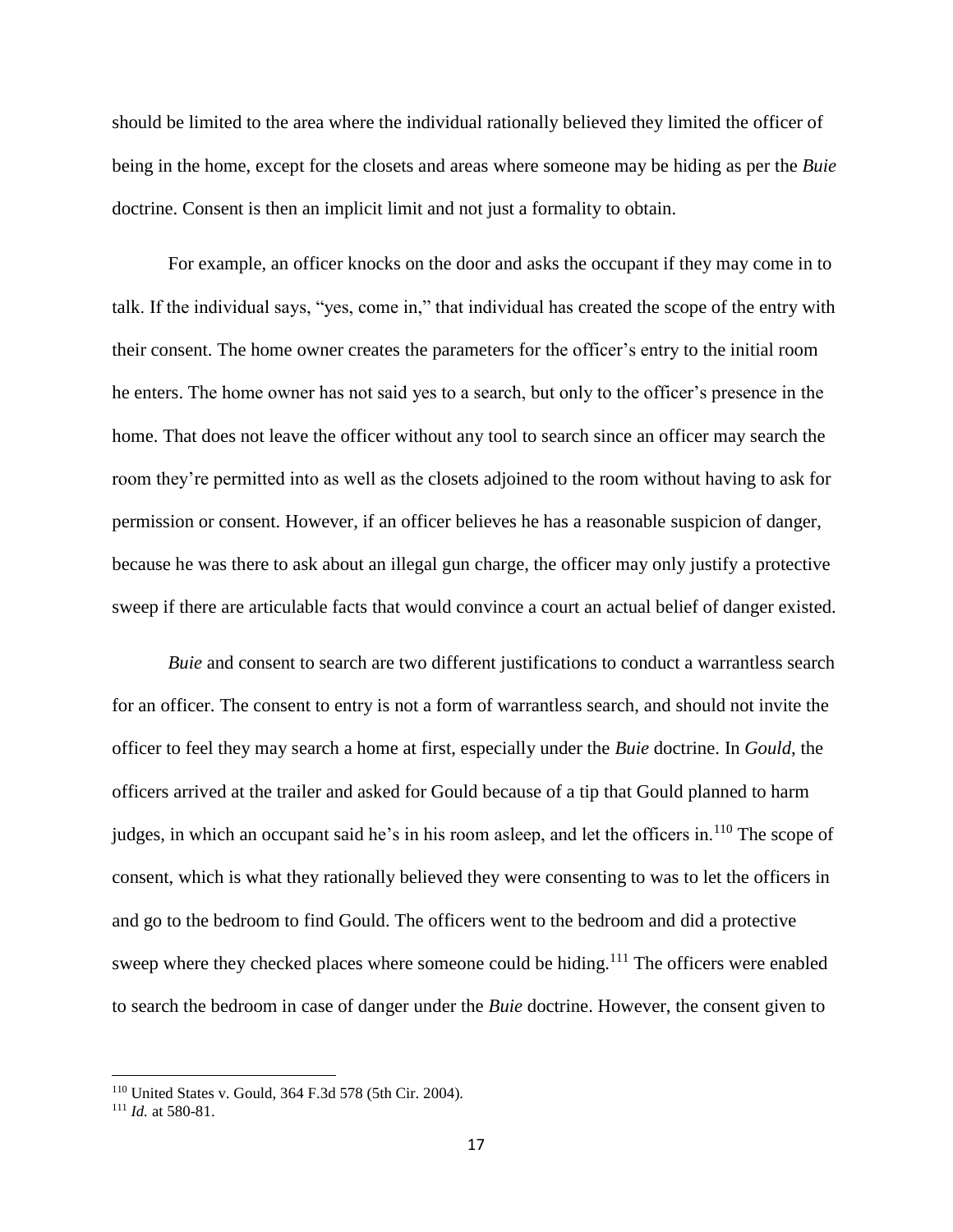the officers was to go to the bedroom to find Gould. The officers did not go anywhere else except where the occupant gave them permission. This is a simple example of how consent operates within a *Buie* protective sweep.

However, a more complicated example would be *United States v. Hassock*. In this case, the officers were allowed into the apartment by one of the occupants.<sup>112</sup> The officers asked if they may search around, and the occupant said yes.<sup>113</sup> The occupant did not tell the officers they may search every room in the house, but only to look around the room.<sup>114</sup> The officers were not given consent to enter the front bedroom, but argued that they were conducting a protective sweep due to fear of danger of any possibility for an attack.<sup>115</sup> The court concluded that the protective sweep was not justified by the officers since they did not have articulable facts to justify their suspicion of fear. $116$ 

The court should have utilized the *Jimeno* definition of consent, which would have enabled the court to be able to ignore the sweep itself since the officers were only allowed to enter the apartment, not enter the bedrooms of those that weren't specifically given permission to enter. It is not plausible to derive whether or not a homeowner consented to a search, only that they allowed the officers into their home. The consent to entry allows *Buie* to operate (since officers may search the adjoining areas to a room they're let into) but limits an officer from conducting an all-out search. A consent to entry is not a consent to search. The distinction above would balance the interests of the government's interests in searching and the right to privacy in

<sup>112</sup> United States v. Hassock, 631 F.3d 79, 82 (2d Cir. 2011).

<sup>113</sup> *Id.*

<sup>114</sup> *Id.* at 85.

<sup>115</sup> *Id.* at 82.

<sup>116</sup> *Id.*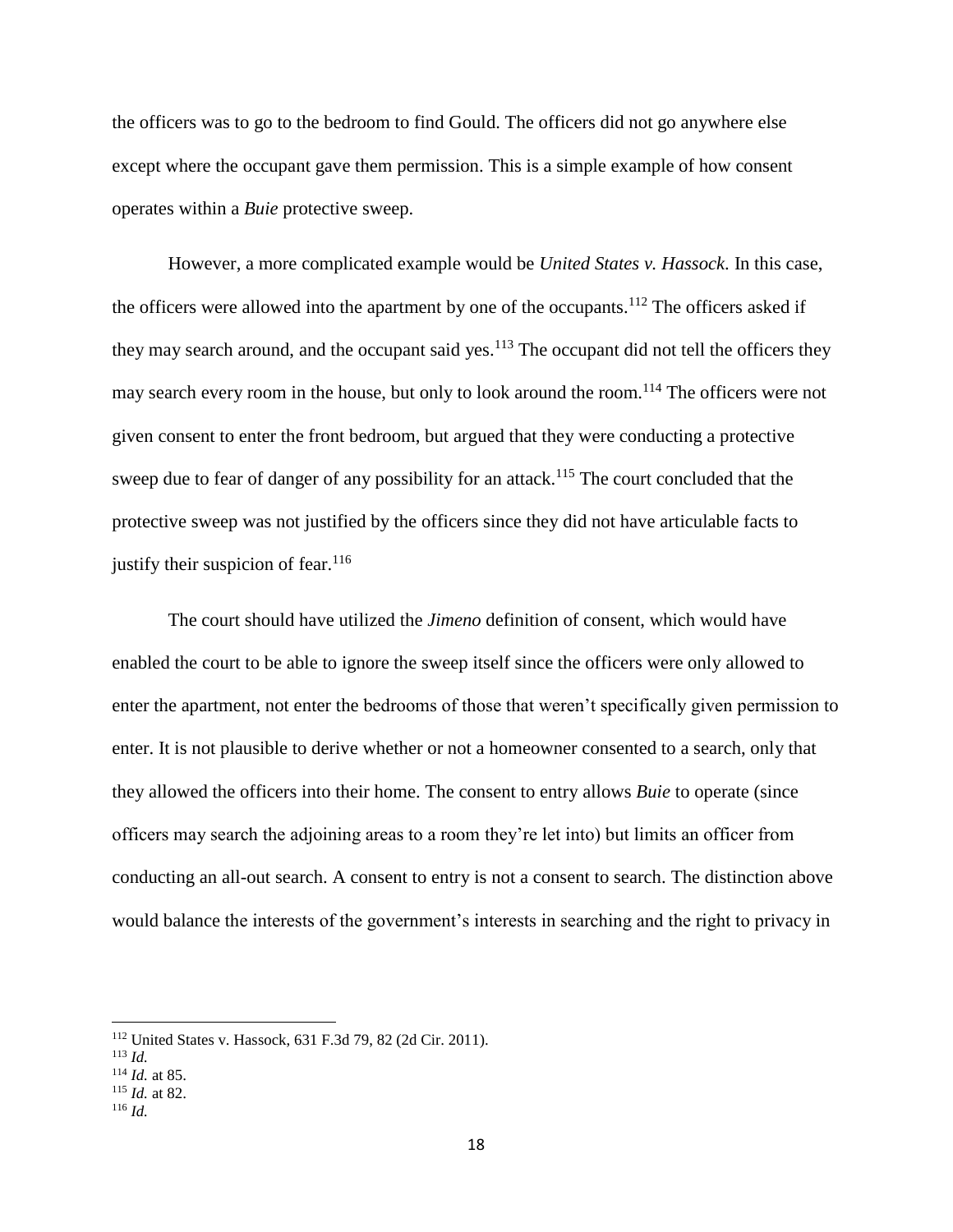one's home. An individual allowing an officer to come into the home should not be an open door for an officer to search the entire house.

The definition of consent given for consent entries serves as a stronger alternative than what has been already suggested. Maren J. Messing suggested that protective sweeps should exclude consent entries.<sup>117</sup> Messing's concern is that police obtain free reign once consent is given for entry.<sup>118</sup> Messing believed that law enforcement's articulable facts to justify the sweep must be scrutinized and analyzed by the court.<sup>119</sup> Her solution creates an issue of limiting protective sweeps to only certain situations. This method would eliminate protective sweeps in non-arrest contexts which is too drastic of a solution and harms the government's interests.

Similarly, Leslie O'Brien suggests that consent entries should not fall under the purview of the protective sweep doctrine.<sup>120</sup> O'Brien seems to be concerned that a consent entry in nonarrest situations will only be a fact gathering opportunity for the officer.<sup>121</sup> The solution is consent entries be excluded and the officer is required to have knowledge that the home owner is suspected to have committed an inherently dangerous crime.<sup>122</sup> This would lead consent entries to be obsolete in this context. Both authors have found that the consent to entry context is too easily abused by officers to conduct warrantless searches.

The consent analysis with actual analysis of articulable facts approach would limit officers to a reasonable degree without eliminating the tool for officers in the consent context

<sup>117</sup> Maren J. Messing*, The Protective Sweep Doctrine: Reaffirming a Limited Exception*, 44 Colum. J.L. & Soc. Probs. 33, 71-72 (Fall 2010).

<sup>118</sup> *Id.* at 71-72.

<sup>119</sup> *Id.* at 74.

<sup>120</sup> Leslie A. O'Brien, *Note: Finding a Reasonable Approach to the Extension of the Protective Sweep Doctrine in Non-Arrest Situations*, 82 N.Y.U.L. Rev. 1139, 1172. (O'Brien was a New York Law Review Member). <sup>121</sup> *Id.* at 1173.

<sup>122</sup> *Id.*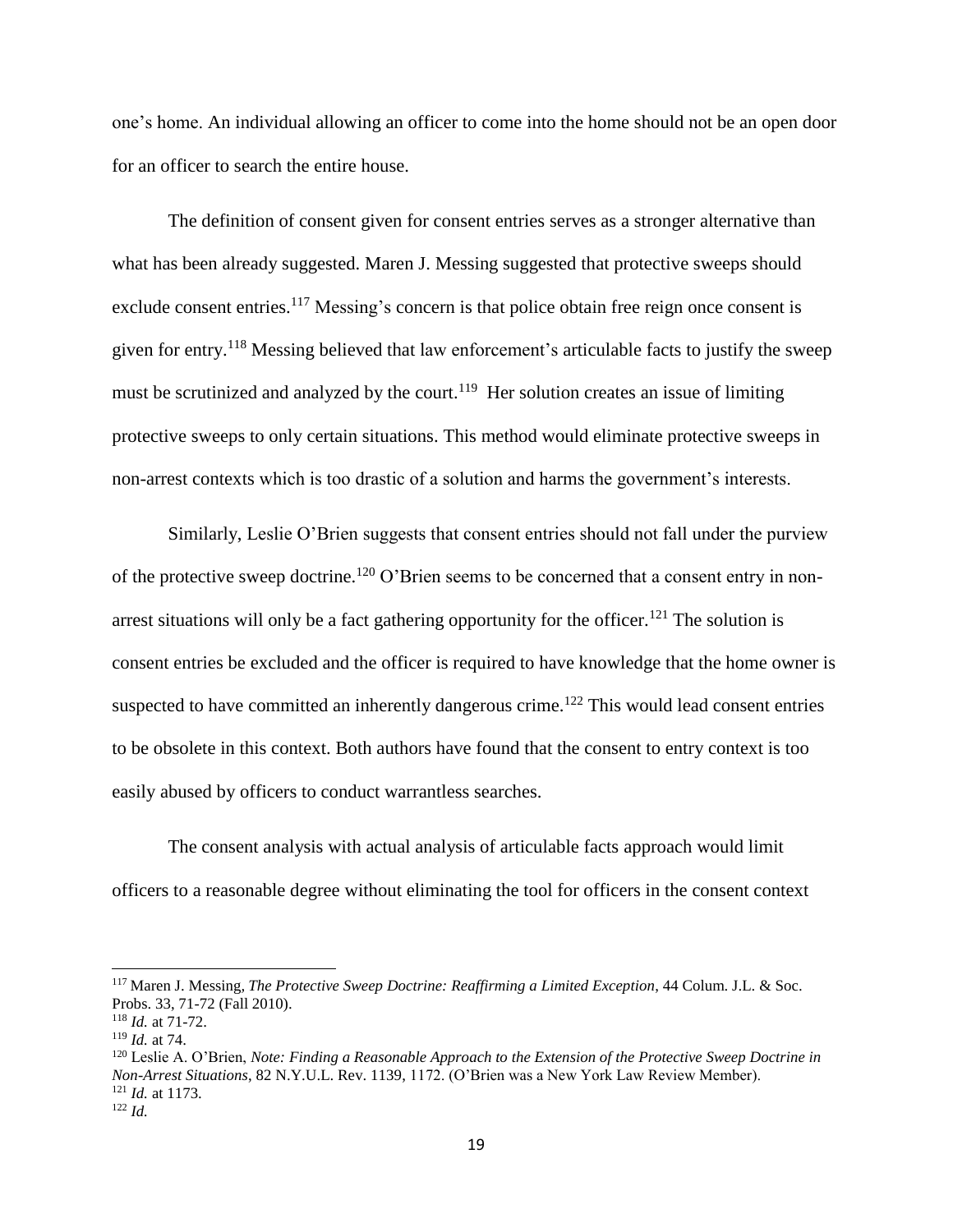like Messing and O'Brien have suggested. Officers should not lose the *Buie* doctrine because they entered a home pursuant to a consent to entry and without a search warrant. Officers, under *Buie*, may check the adjoined closets for their safety, but beyond that they are limited to that room. The consent given limits officers since they may not expand their search of the consented entry unless they can provide articulable facts as to fear of an ambush from another occupant, satisfying both the objective and subjective requirements of *Buie*. However, as O'Brien has suggested as well, the courts should additionally challenge the officer's articulable facts to ensure that it justifies the warrantless search conducted.<sup>123</sup>

When a reasonable person has given consent to an officer for entry, all the officer may do is enter the home. The reasonable consent, described in *Jimeno*, is only for the officer to enter the doorway to the home, not a search. It would be prima facie unreasonable for an officer to begin a warrantless search of the home unless they can state facts that justify it. As said by the Supreme Court, the cornerstone of the *Buie* doctrine is reasonableness.<sup>124</sup> When opening the door, an individual may allow an officer to either enter the home or not. They have a choice in giving consent. However, once law enforcement in the home, as *Buie* suggests, facts may arise that will allow officers to conduct a protective sweep.<sup>125</sup> Regardless of whether or not there is skepticism about an officer's intent of entering the home, there still needs to be the balance between government and privacy rights. O'Brien and Messing found that consent entries are an open ground for officers to abuse the protective sweep doctrine. However, their solutions almost eliminate the protection granted by the protective sweep doctrine to officers. If the officer

<sup>123</sup> O'Brien, *Note: Finding a Reasonable Approach to the Extension of the Protective Sweep Doctrine in Non-Arrest Situations*, 82 N.Y.U.L. Rev. 1139, 1172-73.

<sup>124</sup> Buie, 494 U.S. at 329.

<sup>125</sup> Maren J. Messing, *The Protective Sweep Doctrine: Reaffirming a Limited Exception, 44 Colum. J.L. & Soc. Probs.* 33, 36 (2010).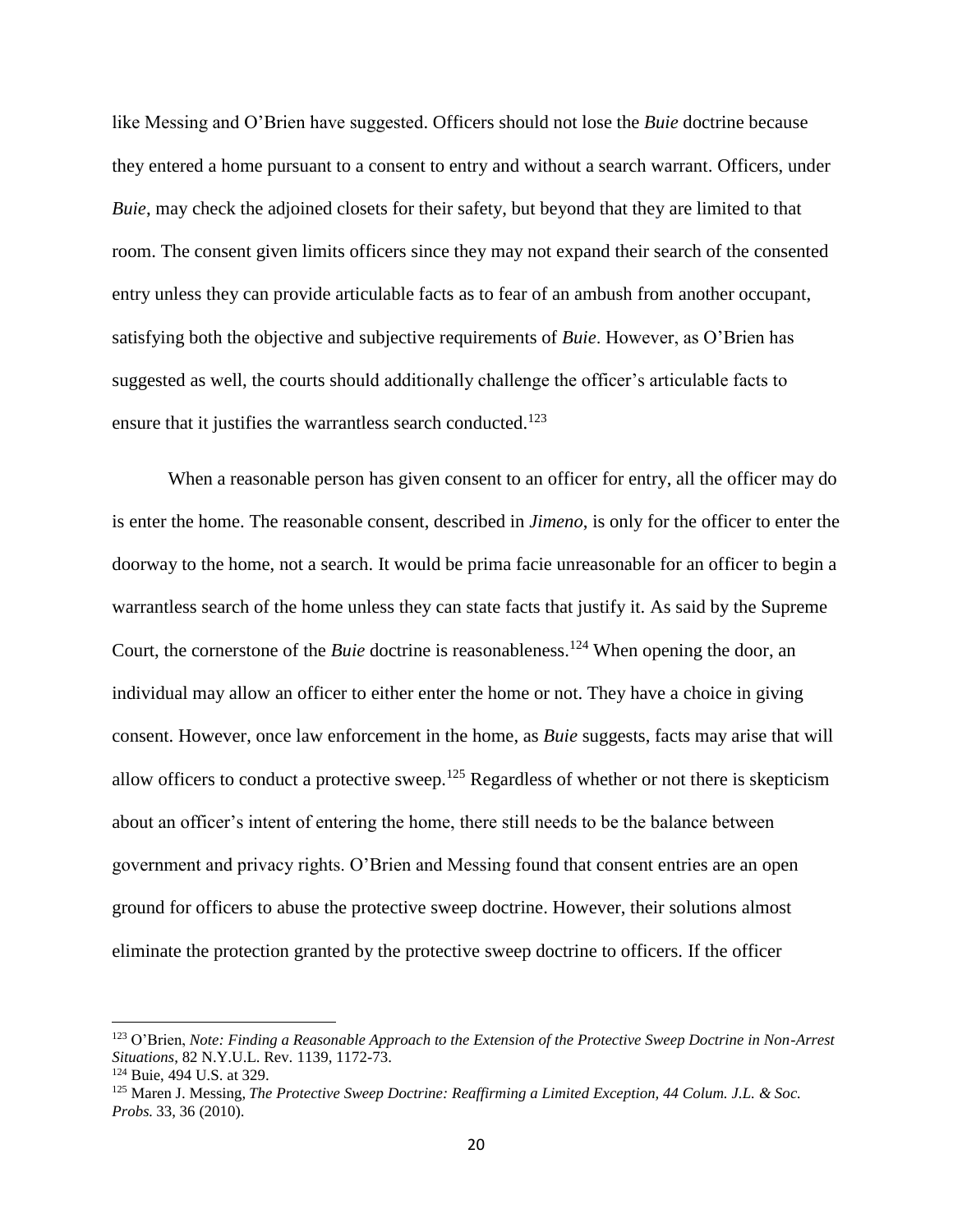receives a limited consent to entry, and have already checked the adjoined areas of the room, then the *Buie* doctrine is satisfied and the home owner's private interests.

In *United States v. Fadul*, Messing's and O'Brien's fear of officers abusing the protective sweep doctrine in non-arrest, consent entry contexts are emphasized between the officers arriving to investigate marijuana usage, and then possible facts leading to why the officers went to the back bedroom and conducted a protective sweep. In *Fadul*, officers received a civilian complaint about marijuana usage in an apartment.<sup>126</sup> What occurred in the apartment, after the complaint was received by the officers, was heavily disputed by the New York City Police Department.<sup>127</sup> According to the officers, they were given consent to enter the apartment by an occupant.<sup>128</sup>

Once the officers were in the apartment, a child left the living room and went down the hallway.<sup>129</sup> Detective Smyth, one of the officers, told the child to halt but the child continued down the hall.<sup>130</sup> With these facts, the officers decided to conduct a protective sweep of the apartment.<sup>131</sup> The officers searched the bathroom and then the three bedrooms of the apartment.<sup>132</sup> After conducting a protective sweep, the officers found a gun and drug paraphernalia. 133

The court stated that "even considered together, the smell of marijuana, the number of civilians present, and presence of another person (whether taking a shower or otherwise) does

<sup>126</sup> Fadul, 16 F. Supp. 3d at 274.

<sup>127</sup> *Id.* at 274.

<sup>128</sup> *Id.*

<sup>129</sup> *Id.*

<sup>130</sup> *Id.* at 274-75. <sup>131</sup> *Id.* at 276.

<sup>132</sup> *Id.* at 275.

<sup>133</sup> *Id.*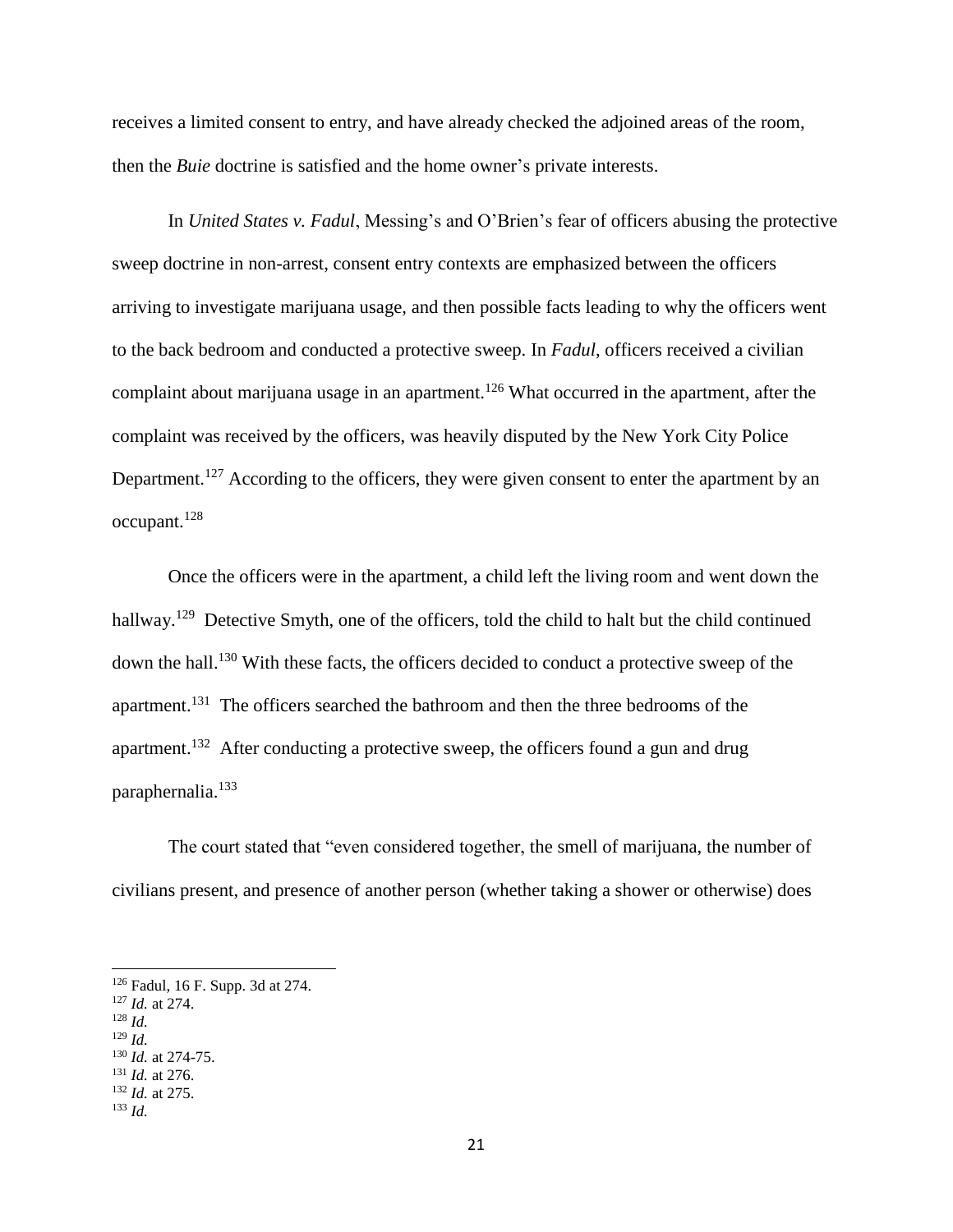not even come close to justifying a protective sweep."<sup>134</sup> The *Fadul* court aggressively analyzed the officers shared belief of fear or danger. The court found that the officer's fears had no specific facts to support the officers' belief that the individuals posted a danger to their safety according to the *Buie* test.<sup>135</sup> Further, the consent to entry given to the officers should concern courts since it encourages obtaining "consent as a pretext for conducting a warrantless search and undermine the well-established principle that a person can limit the scope of his or her consent to search to a particular area."<sup>136</sup>

*Fadul* shows the power of consent as well as the issues surrounding protective sweeps in consent entries. The conclusion reached by the *Fadul* court is exactly the analysis that courts should apply when determining whether a proper protective sweep was properly executed. The Court aggressively went through the facts given by the officer that the officers argued justified the warrantless search. Further, the apartment occupant's consent was analyzed by the based on the facts given at trial. Thus, *Fadul* is a prime example of a proper protective sweep analysis in a conducted appropriately in a non-arrest, consent entry context.

If an individual consents to an officer to enter the home, the person reasonably expects the officers to simply enter the home, nothing more. However, the officers can expand from that area to other areas of the home if there are articulable facts that would lead a court to actually believe that an officer had a reasonable suspicion of danger. If the court analyzes the consent and the facts similarly to how the *Fadul* court did, Messing's and O'Brien's concerns are eliminated. It is important for individual home owners to understand that their consent to the officer's entry

<sup>134</sup> Fadul, 16 F.Supp. 3d, at 291 (S.D.N.Y 2014).

<sup>135</sup> *Id.* at 291-92..

<sup>136</sup> *Id.*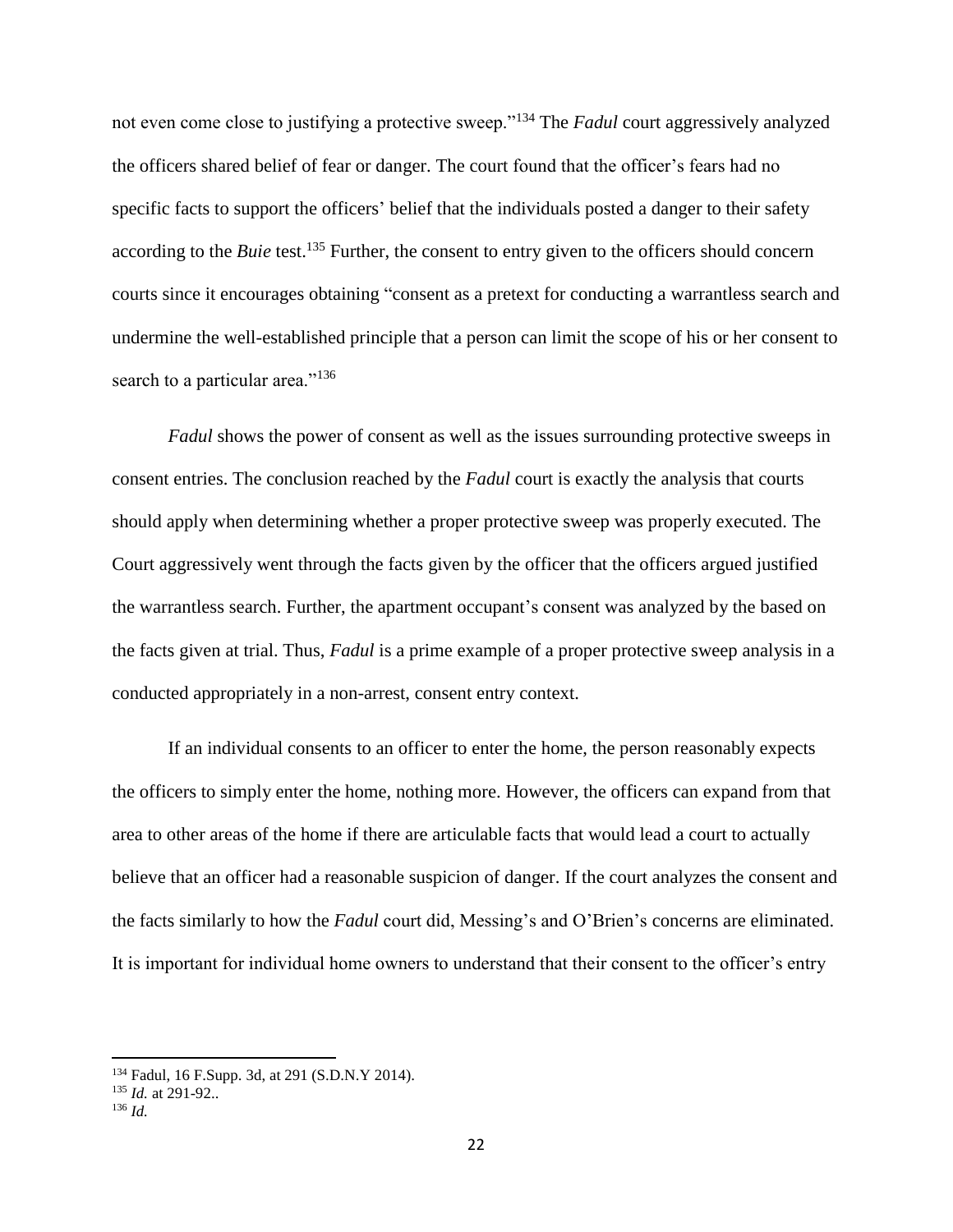is a limiting factor for officers. When a homeowner opens the door and tells the officer they may come in, it's reasonable to believe they only meant one room and not a search of the entire home.

## V. An Alternative for Officers, the Police-Created Exigency Doctrine

## A. *Kentucky v. King*

The Supreme Court has acknowledged that there should be other methods for an officer to conduct a warrantless search when entering an individual's home. In 2011, the Supreme Court decided the police created exigency method for warrantless searches was constitutional depending on the specific facts of the case.<sup>137</sup> Officers followed an individual, who they believed to be a drug dealer, to an apartment complex in Lexington, Kentucky.<sup>138</sup> Undercover Officer Gibbons saw the deal take place and radioed uniformed officers to move in on the suspect.<sup>139</sup> The officers ran into the breezeway between the apartments, and heard a door shut, as well as the strong odor of burnt marijuana.<sup>140</sup> Even though Gibbons radioed the warning that the suspect went into the apartment on the right, the officers did not hear this and went to the apartment on the left based on the odor of burnt marijuana coming from that door.<sup>141</sup> Officer Steven Cobb knocked on the door and yelled that the police were at the door.<sup>142</sup> The officers heard people moving inside and believed the people were moving potential evidence inside.<sup>143</sup>

The officers believed that the drug-related evidence was about to be destroyed, which led Cobb to kick down the door and enter the front room of the apartment.<sup>144</sup> The officers found

<sup>137</sup> Kentucky v. King, 131 S. Ct. 1849 (2011).

<sup>138</sup> Kentucky v. King, 131 S. Ct. at 1854 (2011).

<sup>139</sup> *Id.*

<sup>140</sup> *Id.*

<sup>141</sup> *Id.* <sup>142</sup> *Id.*

<sup>143</sup> King, 131 S. Ct. at 1854.

<sup>144</sup> *Id.*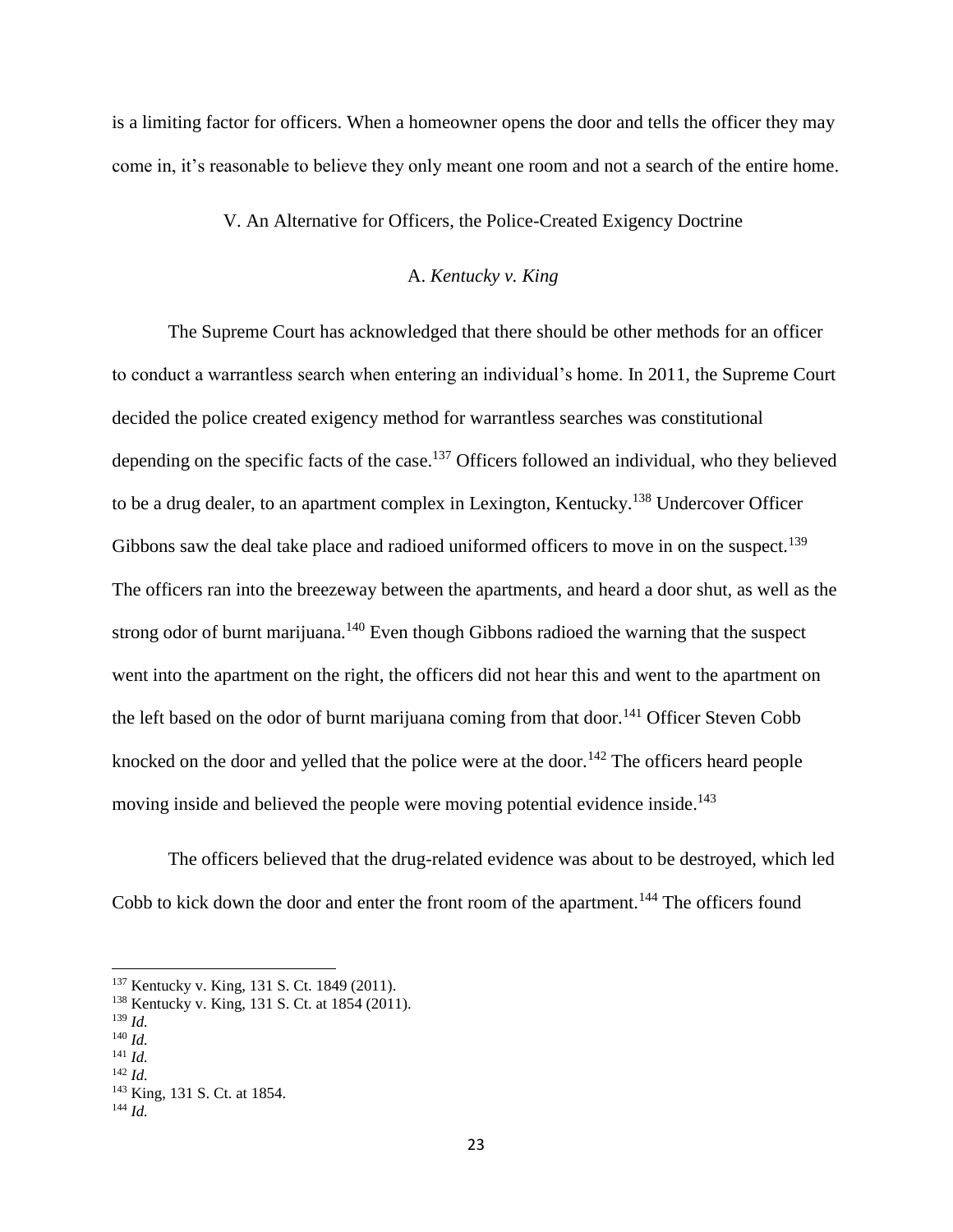Hollis King and two others smoking marijuana.<sup>145</sup> The officers conducted a protective sweep of the apartment and found marijuana and powder cocaine in plain view.<sup>146</sup> The officers eventually entered the apartment on the right, and found their suspected drug dealer.<sup>147</sup>

The issue before the court was whether the officers impermissibly created the exigent circumstances when they entered King's apartment.<sup>148</sup> The Court recognized that "the exigencies of the situation make the needs of law enforcement so compelling that a warrantless search is objectively reasonable under the Fourth Amendment."<sup>149</sup> The Court reiterated usual exceptions, one being to prevent the imminent destruction of evidence.<sup>150</sup> However, this Court has adopted the police-created exigency doctrine, which states officers cannot merely "rely on the need to prevent destruction of evidence when the exigency was created or manufactured by the conduct of the police."<sup>151</sup> Rather, courts require more than just a fear of detection by the police to have caused the destruction of evidence.<sup>152</sup>

The Court stated that applicable test is whether or not the exigent circumstances justify a warrantless search "when the conduct of the police [,] preceding the exigency [,] is reasonable ..."<sup>153</sup> The Supreme Court further emphasized that officers may ask to enter a home if they are lawfully on the premises in the first place.<sup>154</sup> "If the consent is freely given, it makes no

 $\overline{a}$ <sup>145</sup> *Id.*

<sup>154</sup> *Id.*

<sup>146</sup> *Id.*

<sup>147</sup> King, 131 S. Ct. at 1856.

<sup>148</sup> *Id.*

<sup>149</sup> *Id.*

<sup>&</sup>lt;sup>150</sup> *Id.* (explaining that emergency aid, hot pursuit of a fleeing suspect, risk of death or serious injury, and the prevention of imminent destruction of evidence as exceptions for the warrantless search). <sup>151</sup> *Id.* at 1857.

<sup>&</sup>lt;sup>152</sup> *Id.* (explaining the lower courts have yet to create a standard test, and that there were currently five different tests for the police-created exigency doctrine). <sup>153</sup> *Id.* at 1858.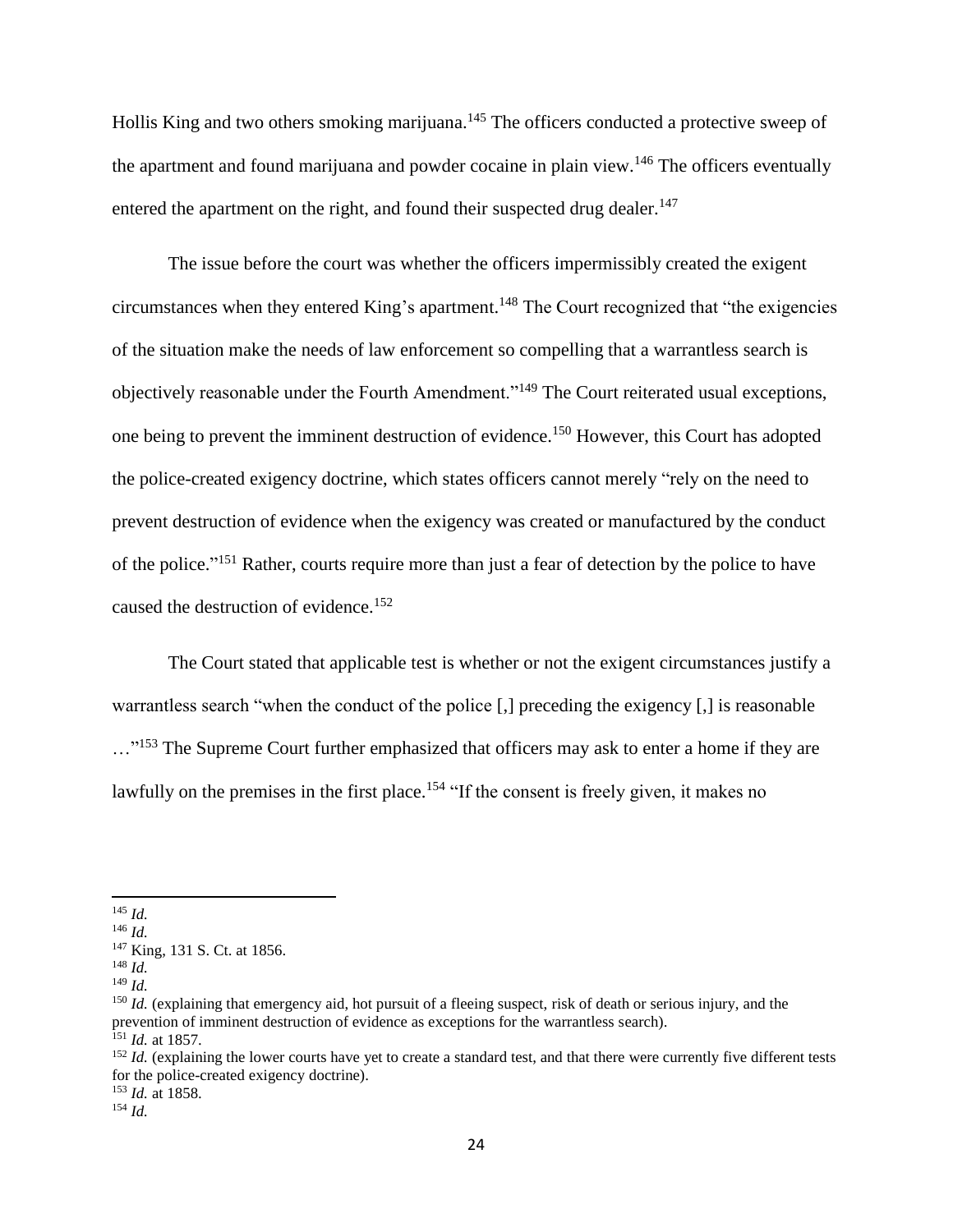difference that an officer may have approached the person with the hope or expectation of obtaining consent."<sup>155</sup>

The Court concluded that the above test is what the lower courts shall enforce when an officer creates the exigent circumstances.<sup>156</sup> This test is based on objective factors, because law enforcement is best achieved by objectiveness versus subjective factors.<sup>157</sup> This allows reasonableness to be the determining factor of a search versus solely what that officer would have done in that situation. Further, citizens are able to refuse speaking with a police officer when the officer does not have a warrant.<sup>158</sup> Justice Sutton stated:

When the police knock on a door, but the occupants choose not to respond or to speak, "the investigation will have reached a conspicuously low point," and the occupants "will have the kind of warning that even the most elaborate security system cannot provide.<sup>159</sup>

Occupants that elect to try and destroy evidence have only "themselves to blame for the warrantless exigent circumstances search that may ensue."<sup>160</sup> Therefore, the Supreme Court adopted the police-created exigency test which grants officers a tool to conduct searches when there is no warrant to conduct the search in the first place, but requires more than just reasonable suspicion and a list of facts.<sup>161</sup>

B. Police Created Exigencies Grants Officers an Alternative Method of Warrantless Searches

 $\overline{\phantom{a}}$ <sup>155</sup> *Id.* (citing INS v. Delgado, 466 U.S. 210, 217, n.5 (1984) ("While most citizens will respond to a police request, the fact that people do so, and do so without being told they are free not to respond, hardly eliminates the consensual nature of the response.)).

<sup>156</sup> *Id.* at 1862.

<sup>157</sup> King, 131 S. Ct. at 1859.

<sup>158</sup> King, 131 S. Ct. at 1862.

<sup>159</sup> *Id.* (Sutton, J., dissenting) (citing United States v. Chambers, 395 F.3d. 563, 577 (C.A.6 2005))

<sup>160</sup> *Id.*

<sup>&</sup>lt;sup>161</sup> King, 131 S.Ct. at 1863.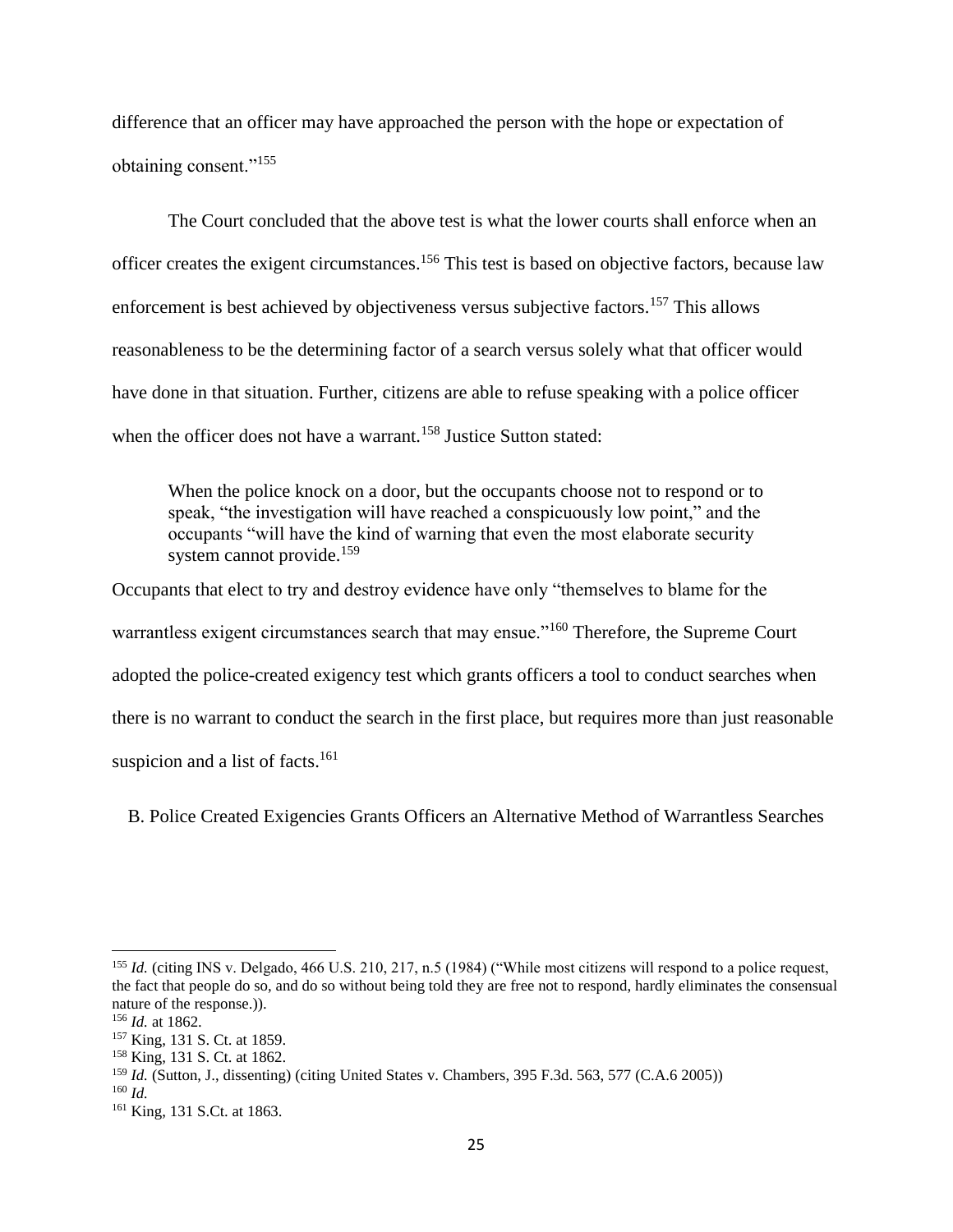The *Buie* doctrine applies when an officer has a reasonable suspicion that they're in harm from ambush in the home. If an officer fails to satisfy the burden of proof under the *Buie*  doctrine, the sensible alternative for an officer would be to use the police-created exigency doctrine. *Buie* is limited to one possible scenario while the *King* doctrine encompasses different scenarios that fall under the category of police-created exigencies. The *King* doctrine requires probable cause, which is a higher standard to meet for officers than *Buie*. However, the emphasis is on the facts of a case and whether or not an officer has an even stronger belief that their wellbeing, evidence, or other circumstances are in danger.<sup>162</sup>

The *King* court noted that consent-based entries create lawful presence in the home, "it makes no difference that an officer may have approached the person with the hope or expectation of obtaining consent."<sup>163</sup> Thus, warrantless searches are permissible when the circumstances make it reasonable to do so as long as the officer did not engage or threat to engage in Fourth Amendment violations.<sup>164</sup> The test is an objective one, and must be viewed from what a reasonably objective officer would have done with the same factual scenario.<sup>165</sup>

*King* finds police-created exigencies permissible as long as they are objectively reasonable.<sup>166</sup> For example, the officer knocks on the door and is allowed to enter the apartment. The officer realizes that there is a ton of noise in the back room. The officer could reasonably believe something suspicious is going on based upon the officer's arrival. Further, now the officer may believe he is in serious danger of a significant injury and should conduct a search under the *King* doctrine. Alternatively, if an officer wanted to utilize *Buie* to justify the search, it

<sup>162</sup> *Id*. at 1856.

<sup>163</sup> *Id*. at 1858.

<sup>164</sup> *Id.* at 1859.

<sup>165</sup> King, 131 S.Ct. at 1859.

<sup>166</sup> *Id.*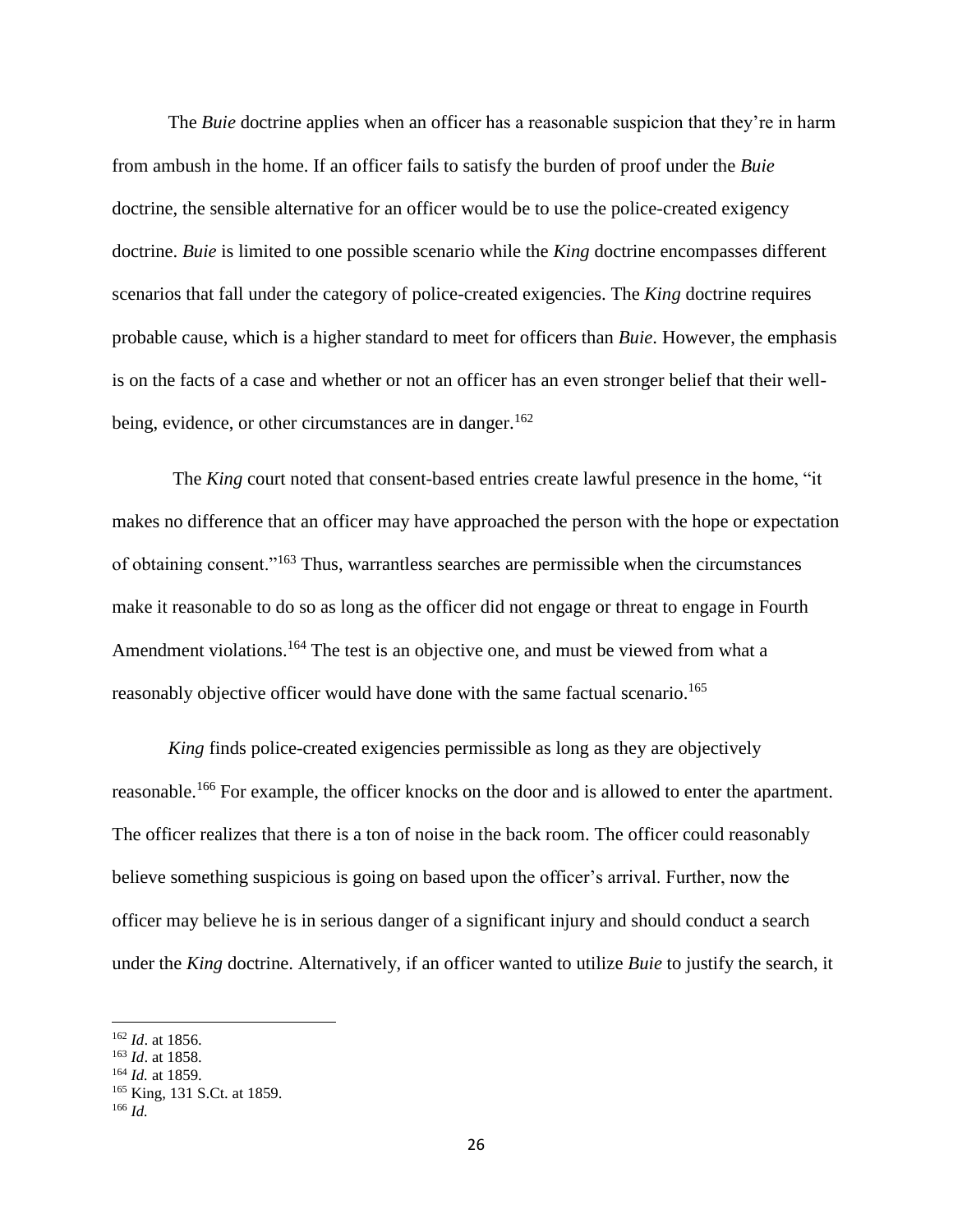would be more difficult because the standard is applied only to a narrow case to justify the search. However, *King* causes an officer need to have a stronger sense of reason compared to *Buie*'s reasonable suspicion standard as explained by the Supreme Court.

The goal in *Buie* was to limit officers who want to conduct a protective sweep of the home when they do not have a reasonable belief their safety may be jeopardized by ambush of someone in hiding.<sup>167</sup> The *Buie* and *King* doctrines both focus on reasonableness, however *King*  is distinguishable from *Buie*. *King* specifically finds that officers have a substantial interest in the preservation of evidence and other exigencies like officer safety. <sup>168</sup> *King* implies that when police announce their presence or are seen, individuals may act in a way that requires an officer to conduct a search without a warrant only after some event or suspicion arises. <sup>169</sup> *King* does not face the consent to entry issues that *Buie* can suffer from, but requires a more rigorous, higher standard of analysis to justify the officer's search.

*Buie*'s standard is severely limited to situations where an officer can articulate that there was a belief that his safety is in jeopardy based on articulable facts. The *King* doctrine is based on searches after exigencies occur when the officer is lawfully present in the home by consent. The warrantless search is permissible only if an objectively reasonable officer believed a police created exigency existed or they are in danger of significant harm. <sup>170</sup> *King* is limited to the notable exigencies the courts have recognized, but provides a strong balance of government and private interests under the Fourth Amendment because it does not allow officers to have reign in the home unless something occurs to warrant such a search, similarly to *Buie*. 171

<sup>167</sup> *See generally*, Buie, 494 U.S. 325 (1990).

<sup>168</sup> King, 131 S. Ct. at 1858.

<sup>169</sup> *See generally*, King, 131 S. Ct. at 1858.

<sup>170</sup> King, 131 S. Ct. at 1857.

<sup>171</sup> *Id*.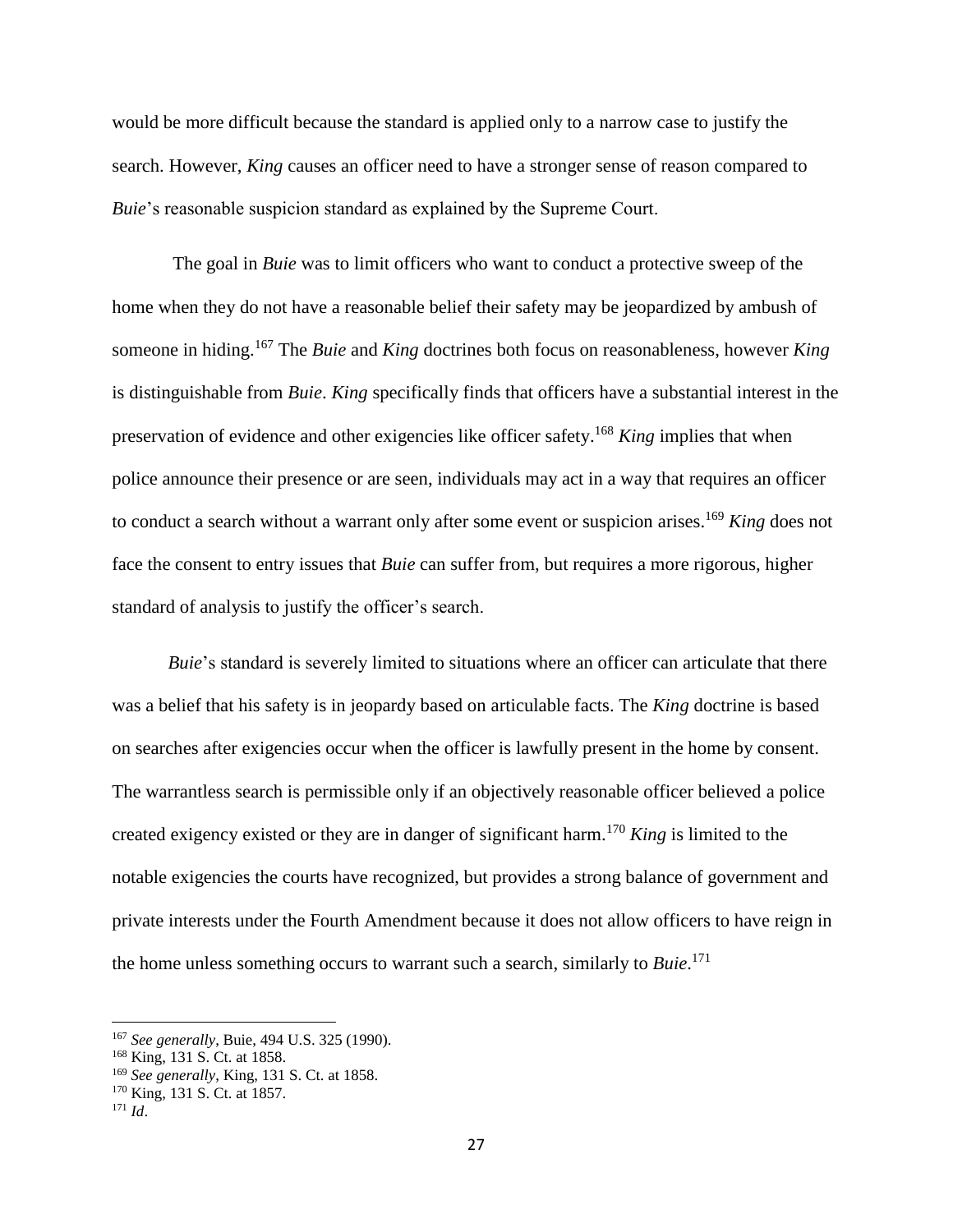A side by side of the two doctrines creates an impression that *King* grants a wider latitude to officers to conduct a warrantless search. *King* allows a search once something occurs which makes an officer has probable cause that evidence is in jeopardy based upon their presence, or other exigencies recognized by the court. *Buie* focuses solely on officer safety, which would limit an officer in searching the rest of the home. *Buie* operates more effectively when an arrest warrant is present because it grants the officer the reasonable fear of harm present already because they are there to make an arrest of a suspected dangerous person. However, if *Buie* is utilized as the *Fadul* court has, it may be the more preferred option in the non-arrest, consent entry context.

If *Buie* is applied as it is now, officers have ample opportunity to abuse the protective sweep doctrine. The police-created exigency doctrine allows officers an alternative method to satisfy a warrantless search based upon their lawful presence, and offers a wider array of scenarios to conduct these searches. *Buie* is a limited doctrine as explained above, but if the doctrine is analyzed similarly to the *Fadul* court's method, *Buie* is an exceptional tool for officers. Both doctrines are extremely fact sensitive, but *Buie* has been utilized by officers in the non-arrest consent entry context, creating a divide among the circuit courts. Officer should not be left without alternatives to conduct warrantless searches since the private home can be a dangerous environment, but *Buie* can accurately satisfy both the state and private home owner if applied as suggested above. *Buie* is a strong doctrine if properly applied in the non-arrest, consent entry context because it effectively weighs the home owners and the government's interest. If *Buie* does not serve the officer in a given case, the officer is not left without recourse to ensure their safety.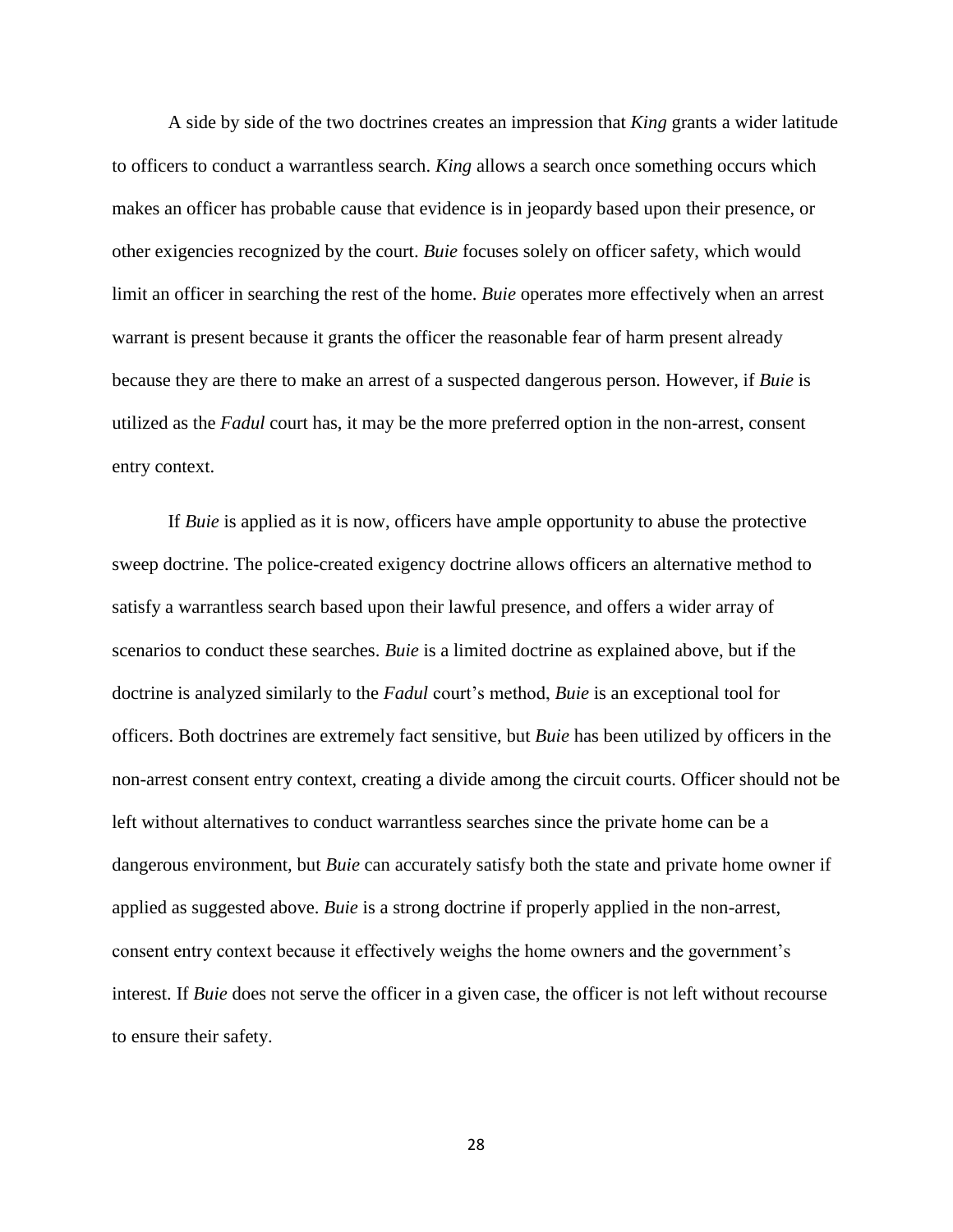#### VI. Conclusion

The Supreme Court decided in *Maryland v. Buie* to create the protective sweep doctrine, which allows officers to conduct a warrantless search beyond the area the officers have entered.<sup>172</sup> *Buie* originally extended only to arrest contexts, but the circuit courts are now split as to whether or not *Buie* should apply to non-arrest, consent. I have suggested consent to entry should be analyzed similarly to how the *Jimeno* court analyzed the scope of consent given to an officer. The court must partake in an analysis of both the consent given by the home owner as well as the officer's articulable facts justifying the warrantless search.

There is an evident danger that officers may manipulate fact situations as to justify the protective sweep. The consent of an individual to an officer's entry accounts for both parties' interests. Home occupants will usually not announce the limits as to where an officer may go to in the home once consent is given. However, there should be a reasonable expectation that consent to entry given to an officer in a non-arrest context would lead an officer would understand that they are permitted only through the doorway of the home. In the alternative, if an officer cannot satisfy the narrow standard set forth under *Buie*, the *Kentucky v. King* doctrine grants an officer another tool to conduct warrantless searches in the consent entry context. *Kentucky v. King* allows officers to conduct searches when a possible exigency is created due to police presence without a warrant. *King* is a heightened standard with different justifications to conduct the search. An officer must not be defenseless when conducting a knock and talk, but they should not have free reign as well. An officer that fails to satisfy *Buie* may have a secondary

<sup>172</sup> *See* Buie, 494 U.S. 325 (1990).